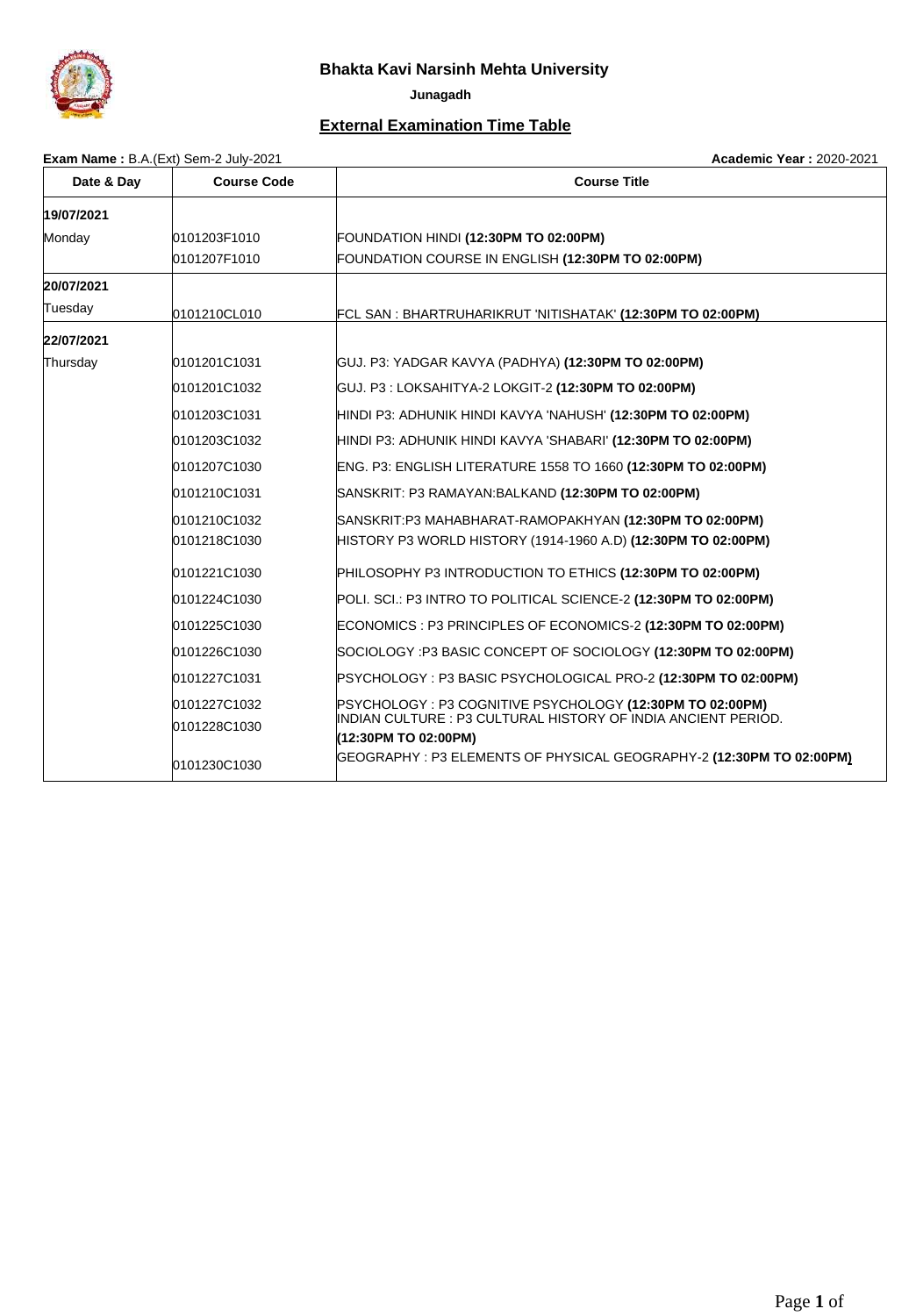| Date & Day             | <b>Course Code</b>           | <b>Course Title</b>                                                                                                                                         |
|------------------------|------------------------------|-------------------------------------------------------------------------------------------------------------------------------------------------------------|
| 23/07/2021             |                              |                                                                                                                                                             |
| Friday                 | 0101201C1041                 | GUJ. P4 : ARVACHIN GADHYA KRUTI 'VANANCHAL' (12:30PM TO 02:00PM)                                                                                            |
|                        | 0101201C1042                 | GUJ. P4 SARJAN LEKHAN KAUSHAL-2 (12:30PM TO 02:00PM)                                                                                                        |
|                        | 0101203C1041                 | HINDI P4: ADHUNIK HINDI UPANYAS 'DAUD' (12:30PM TO 02:00PM)                                                                                                 |
|                        | 0101203C1042                 | HINDI P4: ADHUNIK HINDI UPANYAS 'ZULA-NUT' (12:30PM TO 02:00PM)                                                                                             |
|                        | 0101207C1040                 | ENGLISH:P4 METAPHYSICAL POETRY (12:30PM TO 02:00PM)                                                                                                         |
|                        | 0101210C1041                 | SANSKRIT P4 HITOPADESH-MITRALABH (12:30PM TO 02:00PM)                                                                                                       |
|                        | 0101210C1042                 | SANSKRIT P4 PANCHTANTRA-MITRABHED (12:30PM TO 02:00PM)                                                                                                      |
|                        | 0101218C1041                 | HISTORY P4 HISTORY OF INDIA (320-1000 AD) (12:30PM TO 02:00PM)                                                                                              |
|                        | 0101218C1042                 | HISTORY P4 HISTORY OF MEDIEVAL WORLD (12:30PM TO 02:00PM)                                                                                                   |
|                        | 0101221C1040                 | PHILOSOPHY P4:INDUCTIVE LOGIC (12:30PM TO 02:00PM)                                                                                                          |
|                        | 0101224C1040                 | POLI.SCI.: P4 GOVERNMENT MACHINERY (12:30PM TO 02:00PM)                                                                                                     |
|                        | 0101225C1041                 | ECONOMICS : PAPER- 4 BASIC ISSUE OF IND. ECONOMICS-2 (12:30PM TO                                                                                            |
|                        | 0101225C1042                 | 02:00PM)<br>ECONOMICS: P4 INTRO OF IND. AGRI ECO-2 (12:30PM TO 02:00PM)                                                                                     |
|                        | 0101226C1041                 | SOCIOLOGY : P4 INTRO. OF INDIAN SOCIAL INSTI. (12:30PM TO 02:00PM)                                                                                          |
|                        | 0101226C1042                 | SOCIOLOGY : P4 KINSHIP RELATIONSHIP SOCI. PROB (12:30PM TO                                                                                                  |
|                        | 0101227C1041                 | 02:00PM)<br>PSYCHOLOGY: P4 CHILD DEV. PSYCHOLOGY (12:30PM TO 02:00PM)                                                                                       |
|                        | 0101227C1042                 | PSYCHOLOGY P4 PSY. OF EFFECTIVE BEHAVIOUR (12:30PM TO 02:00PM)                                                                                              |
|                        | 0101228C1040<br>0101230C1040 | INDIAN CULTURE : PAPER- 4 CULTURAL HISTORY OF GUJARAT ANCIENT<br>PERIOD (12:30PM TO 02:00PM)<br>GEOGRAPHY : P4 GEOGRAPHY OF GUJARAT-II (12:30PM TO 02:00PM) |
|                        |                              |                                                                                                                                                             |
| 24/07/2021<br>Saturday | 0101201E1031                 | GUJ. P3 : YADGAR KAVYA (PADHYA) (12:30PM TO 02:00PM)                                                                                                        |
|                        | 0101201E1032                 | GUJ. P3 : LOKSAHITYA-2 LOKGIT-2 (12:30PM TO 02:00PM)                                                                                                        |
|                        | 0101203E1031                 | HINDI: P3 ADHUNIK HINDI KAVYA 'NAHUSH' (12:30PM TO 02:00PM)                                                                                                 |
|                        | 0101203E1032                 | HINDI : P3 ADHUNIK HINDI KAVYA 'SHABARI' <b>(12:30PM TO 02:00PM)</b>                                                                                        |
|                        | 0101207E1030                 | ENGLISH : P3 ENGLISH LITERATURE 1558 TO 1660 (12:30PM TO 02:00PM)                                                                                           |
|                        | 0101210E1031                 | SANSKRIT : P3 RAMAYAN:BALKAND (12:30PM TO 02:00PM)                                                                                                          |
|                        | 0101210E1032                 | SANSKRIT: P3 MAHABHARAT-RAMOPAKHYAN (12:30PM TO 02:00PM)                                                                                                    |
|                        | 0101218E1030                 | HISTORY: P3 WORLD HISTORY(1914-1960 A.D) (12:30PM TO 02:00PM)                                                                                               |
|                        | 0101221E1030                 | PHILOSOPHY : P3 INTRODUCTION TO ETHICS (12:30PM TO 02:00PM)                                                                                                 |
|                        | 0101224E1030                 | POLI. SCI.: P3 INTRO TO POLI.SCI.-2 (12:30PM TO 02:00PM)                                                                                                    |
|                        | 0101225E1030                 | ECONOMICS : P3 PRINCIPLES OF ECO-2 (12:30PM TO 02:00PM)                                                                                                     |
|                        | 0101226E1030                 | SOCIOLOGY: P3 BASIC CONCEPT OF SOCIOLOGY (12:30PM TO 02:00PM)                                                                                               |
|                        | 0101227E1031                 | PSYCHOLOGY : P3 BASIC PSYCHOLOGICAL PRO-2 (12:30PM TO 02:00PM)                                                                                              |
|                        | 0101227E1032                 | PSYCHOLOGY : P3 COGNITIVE PSYCHOLOGY (12:30PM TO 02:00PM)                                                                                                   |
|                        | 0101228E1030                 | IND CULTURE: P3 CULTURAL HISTORY OF INDIA - ANCIENT PERIOD.<br>(12:30PM TO 02:00PM)                                                                         |
|                        | 0101230E1030                 | GEOGRAPHY : P3 ELEMENTS OF PHYSICAL GEOGRAPHY-2 (12:30PM TO<br>02:00PM)                                                                                     |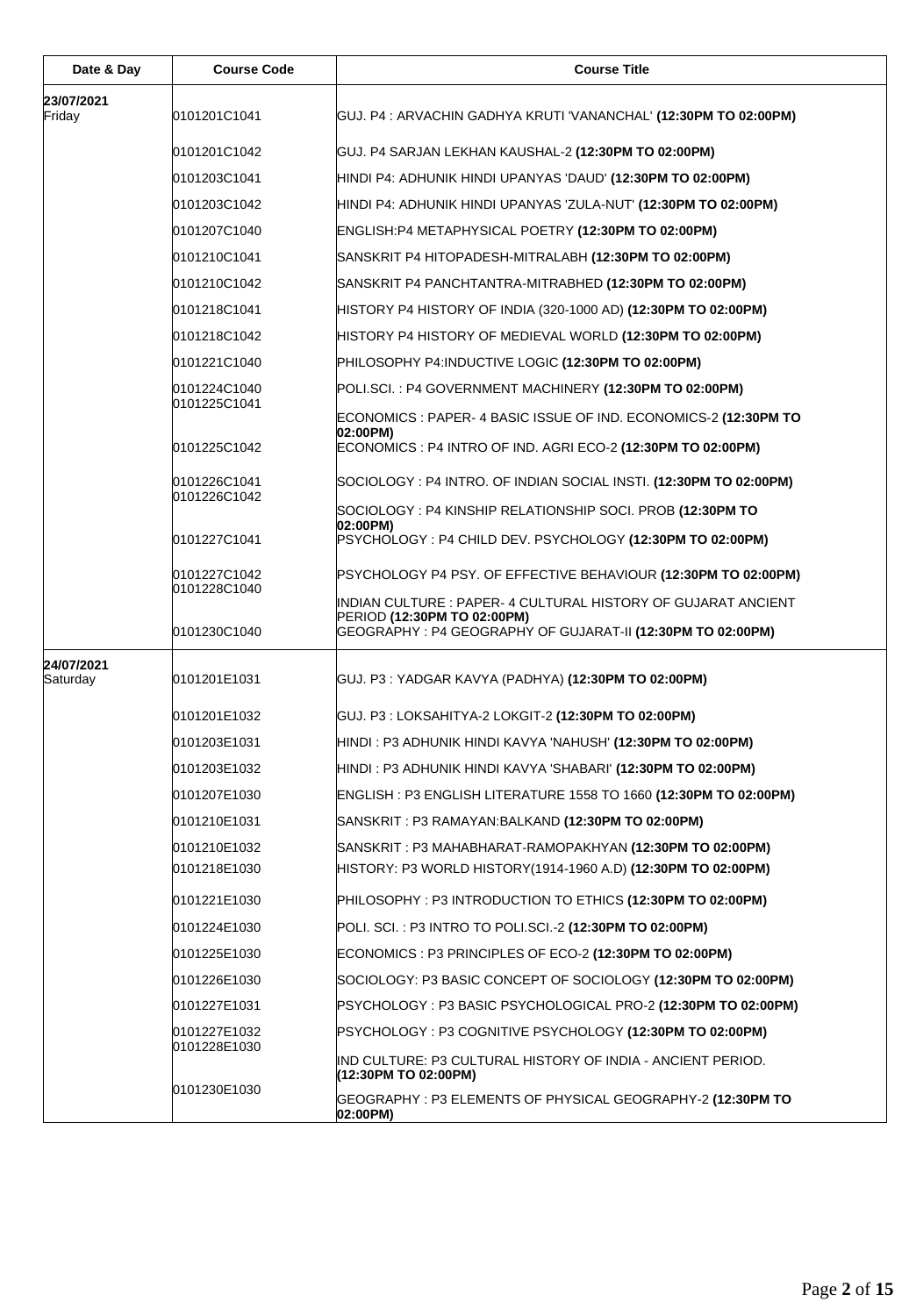| Date & Day            | <b>Course Code</b>           | <b>Course Title</b>                                                                                                                                |
|-----------------------|------------------------------|----------------------------------------------------------------------------------------------------------------------------------------------------|
| 26/07/2021<br>Monday  | 0101201E1041                 | GUJ. P4 : ARVACHIN GADHYA KRUTI 'VANANCHAL' (12:30PM TO 02:00PM)                                                                                   |
|                       | 0101201E1042                 | GUJ. P4 : SARJAN LEKHAN KAUSHAL-2 (12:30PM TO 02:00PM)                                                                                             |
|                       | 0101203E1041                 | HINDI : P4 ADHUNIK HINDI UPANYAS 'DAUD' <b>(12:30PM TO 02:00PM)</b>                                                                                |
|                       | 0101203E1042                 | HINDI : P4 ADHUNIK HINDI UPANYAS 'ZULA-NUT' <b>(12:30PM TO 02:00PM)</b>                                                                            |
|                       | 0101207E1040                 | ENGLISH : P4 METAPHYSICAL POETRY (12:30PM TO 02:00PM)                                                                                              |
|                       | 0101210E1041                 | SANSKRIT : P4 HITOPADESH-MITRALABH (12:30PM TO 02:00PM)                                                                                            |
|                       | 0101210E1042                 |                                                                                                                                                    |
|                       | 0101218E1041                 | HISTORY : P4 HISTORY OF INDIA (320-1000 AD) <b>(12:30PM TO 02:00PM)</b>                                                                            |
|                       | 0101218E1042                 | HISTORY : P4 HISTORY OF MEDIEVAL WORLD <b>(12:30PM TO 02:00PM)</b>                                                                                 |
|                       | 0101221E1040                 | PHILOSOPHY : P4 INDUCTIVE LOGIC (12:30PM TO 02:00PM)                                                                                               |
|                       | 0101224E1040                 | POLI.SCI. : P4 GOVERNMENT MACHINERY (12:30PM TO 02:00PM)                                                                                           |
|                       | 0101225E1041                 | ECONOMICS : P4 BASIC ISSUE OF IND.ECO-2 (12:30PM TO 02:00PM)                                                                                       |
|                       | 0101225E1042                 | ECONOMICS : P4 INTRO OF IND. AGRI ECO-2 (12:30PM TO 02:00PM)                                                                                       |
|                       | 0101226E1041                 | SOCIOLOGY: P4 INTRO. OF INDIAN SOCIAL INSTI. <b>(12:30PM TO 02:00PM)</b>                                                                           |
|                       | 0101226E1042                 | SOCIOLOGY : P4 KINSHIP RELATIONSHIP SOCI. PROB (12:30PM TO                                                                                         |
|                       | 0101227E1041                 | 02:00PM)<br>PSYCHOLOGY : P4 CHILD DEV. PSYCHOLOGY (12:30PM TO 02:00PM)                                                                             |
|                       | 0101227E1042<br>0101228E1040 | PSYCHOLOGY : P4 PSY. OF EFFECTIVE BEHAVIOR (12:30PM TO 02:00PM)                                                                                    |
|                       | 0101230E1040                 | IND CULTURE: P4 CULTURAL HISTORY OF GUJARAT - ANCIENT PERIOD<br>(12:30PM TO 02:00PM)<br>GEOGRAPHY: P4 GEOGRAPHY OF GUJARAT-II (12:30PM TO 02:00PM) |
| 27/07/2021<br>Tuesday | 0101201E2031                 | GUJ. P3 : YADGAR KAVYA (PADHYA) (12:30PM TO 02:00PM)                                                                                               |
|                       | 0101201E2032                 | GUJ. : P3 (LOKSAHITYA-2 LOKGIT-2) <b>(12:30PM TO 02:00PM)</b>                                                                                      |
|                       | 0101203E2031                 | HINDI : P3 ADHUNIK HINDI KAVYA 'NAHUSH' (12:30PM TO 02:00PM)                                                                                       |
|                       | 0101203E2032                 | HINDI : P3 ADHUNIK HINDI KAVYA 'SHABARI' <b>(12:30PM TO 02:00PM)</b>                                                                               |
|                       | 0101207E2030                 | ENGLISH: P3 ENGLISH LITERATURE 1558 TO 1660 ( <b>12:30PM TO 02:00PM)</b>                                                                           |
|                       | 0101210E2031                 | SANSKRIT : P3 RAMAYAN:BALKAND (12:30PM TO 02:00PM)                                                                                                 |
|                       | 0101210E2032                 | SANSKRIT : P3 MAHABHARAT-RAMOPAKHYAN <b>(12:30PM TO 02:00PM)</b>                                                                                   |
|                       | 0101218E2030                 | HISTORY: P3 WORLD HISTORY(1914-1960 A.D) (12:30PM TO 02:00PM)                                                                                      |
|                       | 0101221E2030                 | PHILOSOPHY: P3 INTRODUCTION TO ETHICS (12:30PM TO 02:00PM)                                                                                         |
|                       | 0101224E2030                 | POLI. SCI. : P3 INTRO TO POLI. SCI.-2 (12:30PM TO 02:00PM)                                                                                         |
|                       | 0101225E2030                 | ECONOMICS : P3 PRINCIPLES OF ECO-2 (12:30PM TO 02:00PM)                                                                                            |
|                       | 0101226E2030                 | SOCIOLOGY : P3 BASIC CONCEPT OF SOCIOLOGY (12:30PM TO 02:00PM)                                                                                     |
|                       | 0101227E2031                 | PSYCHOLOGY : P3 BASIC PSYCHOLOGICAL PRO-2 (12:30PM TO 02:00PM)                                                                                     |
|                       | 0101227E2032                 | PSYCHOLOGY: P3 COGNITIVE PSYCHOLOGY (12:30PM TO 02:00PM)                                                                                           |
|                       | 0101228E2030                 | IND CULTURE: P3 CULTURAL HISTORY OF INDIA - ANCIENT PERIOD.<br>(12:30PM TO 02:00PM)                                                                |
|                       | 0101230E2030                 | GEOGRAPHY : P3 ELEMENTS OF PHYSICAL GEOGRAPHY-2 (12:30PM TO<br>02:00PM)                                                                            |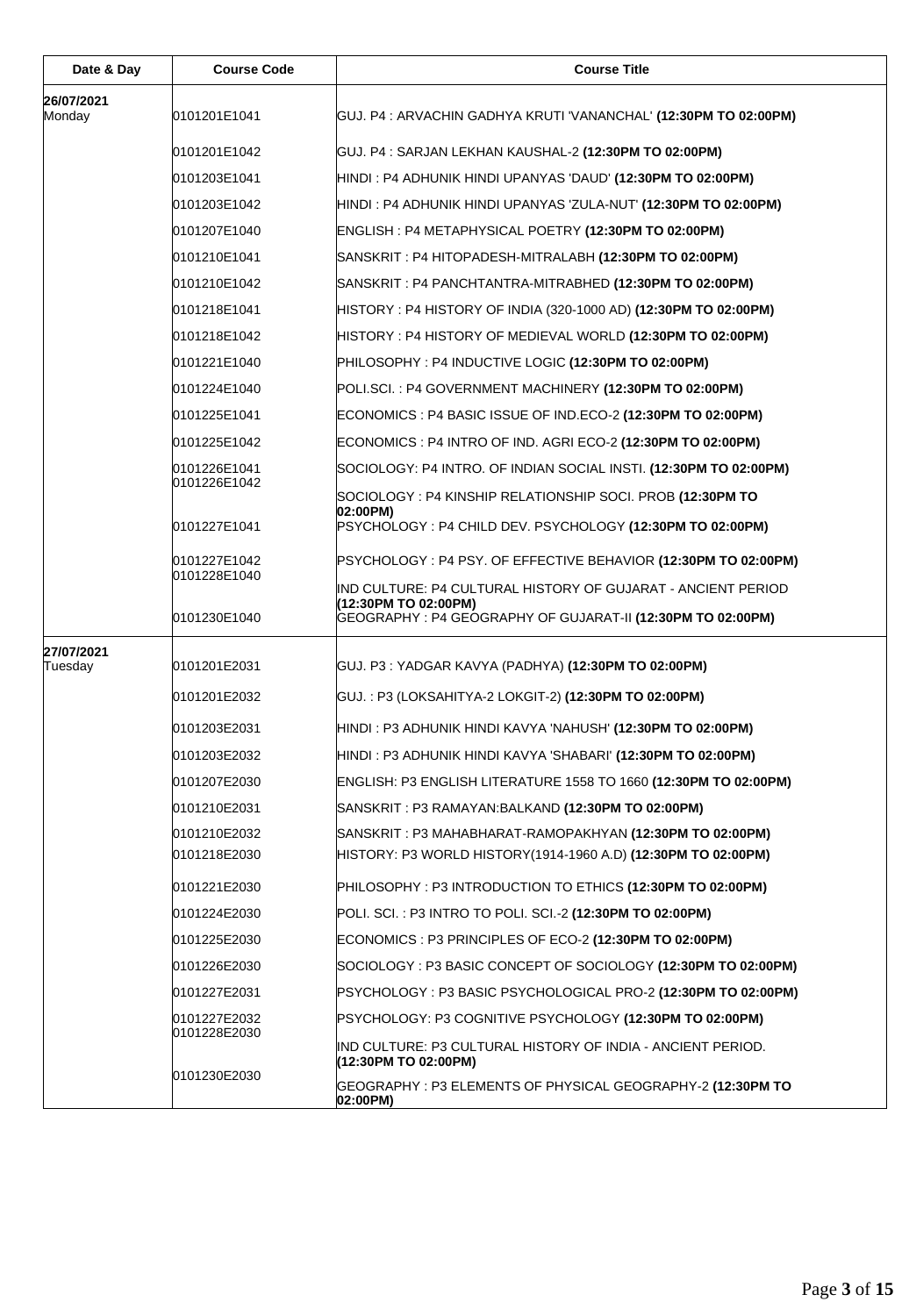| Date & Day | <b>Course Code</b> | <b>Course Title</b>                                                                  |
|------------|--------------------|--------------------------------------------------------------------------------------|
| 28/07/2021 |                    |                                                                                      |
| Wednesday  | 0101201E2041       | GUJ. P4 : ARVACHIN GADHYA KRUTI 'VANANCHAL' (12:30PM TO 02:00PM)                     |
|            | 0101201E2042       | GUJ.: P4 SARJAN LEKHAN KAUSHAL-2 (12:30PM TO 02:00PM)                                |
|            | 0101203E2041       | HINDI : P4 ADHUNIK HINDI UPANYAS 'DAUD' (12:30PM TO 02:00PM)                         |
|            | 0101203E2042       | HINDI : P4 ADHUNIK HINDI UPANYAS 'ZULA-NUT' (12:30PM TO 02:00PM)                     |
|            | 0101207E2040       | ENGLISH : P4 METAPHYSICAL POETRY (12:30PM TO 02:00PM)                                |
|            | 0101210E2041       | SANSKRIT : P4 HITOPADESH-MITRALABH (12:30PM TO 02:00PM)                              |
|            | 0101210E2042       | SANSKRIT : P4 PANCHTANTRA-MITRABHED <b>(12:30PM TO 02:00PM)</b>                      |
|            | 0101218E2041       | HISTORY: P4 HISTORY OF INDIA (320-1000 AD) (12:30PM TO 02:00PM)                      |
|            | 0101218E2042       | HISTORY : P4 HISTORY OF MEDIEVAL WORLD (12:30PM TO 02:00PM)                          |
|            | 0101221E2040       | PHILOSOPHY: P4 INDUCTIVE LOGIC (12:30PM TO 02:00PM)                                  |
|            | 0101224E2040       | POLI. SCI.: P4 GOVERNMENT MACHINERY (12:30PM TO 02:00PM)                             |
|            | 0101225E2041       | ECONOMICS : P4 BASIC ISSUE OF IND.ECO-2 (12:30PM TO 02:00PM)                         |
|            | 0101225E2042       | ECONOMICS : P4 INTRO OF IND. AGRI ECO-2 (12:30PM TO 02:00PM)                         |
|            | 0101226E2041       | SOCIOLOGY : P4 INTRO. OF INDIAN SOCIAL INSTI. <b>(12:30PM TO 02:00PM)</b>            |
|            | 0101226E2042       | SOCIOLOGY : P4 KINSHIP RELATIONSHIP SOC. PROBLEM (12:30PM TO<br>02:00PM)             |
|            | 0101227E2041       | PSYCHOLOGY : P4 CHILD DEV. PSYCHOLOGY (12:30PM TO 02:00PM)                           |
|            | 0101227E2042       | PSYCHOLOGY : P4 PSY. OF EFFECTIVE BEHAVIOR (12:30PM TO 02:00PM)                      |
|            | 0101228E2040       | IND CULTURE: P4 CULTURAL HISTORY OF GUJARAT - ANCIENT PERIOD<br>(12:30PM TO 02:00PM) |
|            | 0101230E2040       | GEOGRAPHY : P4 GEOGRAPHY OF GUJARAT-II (12:30PM TO 02:00PM)                          |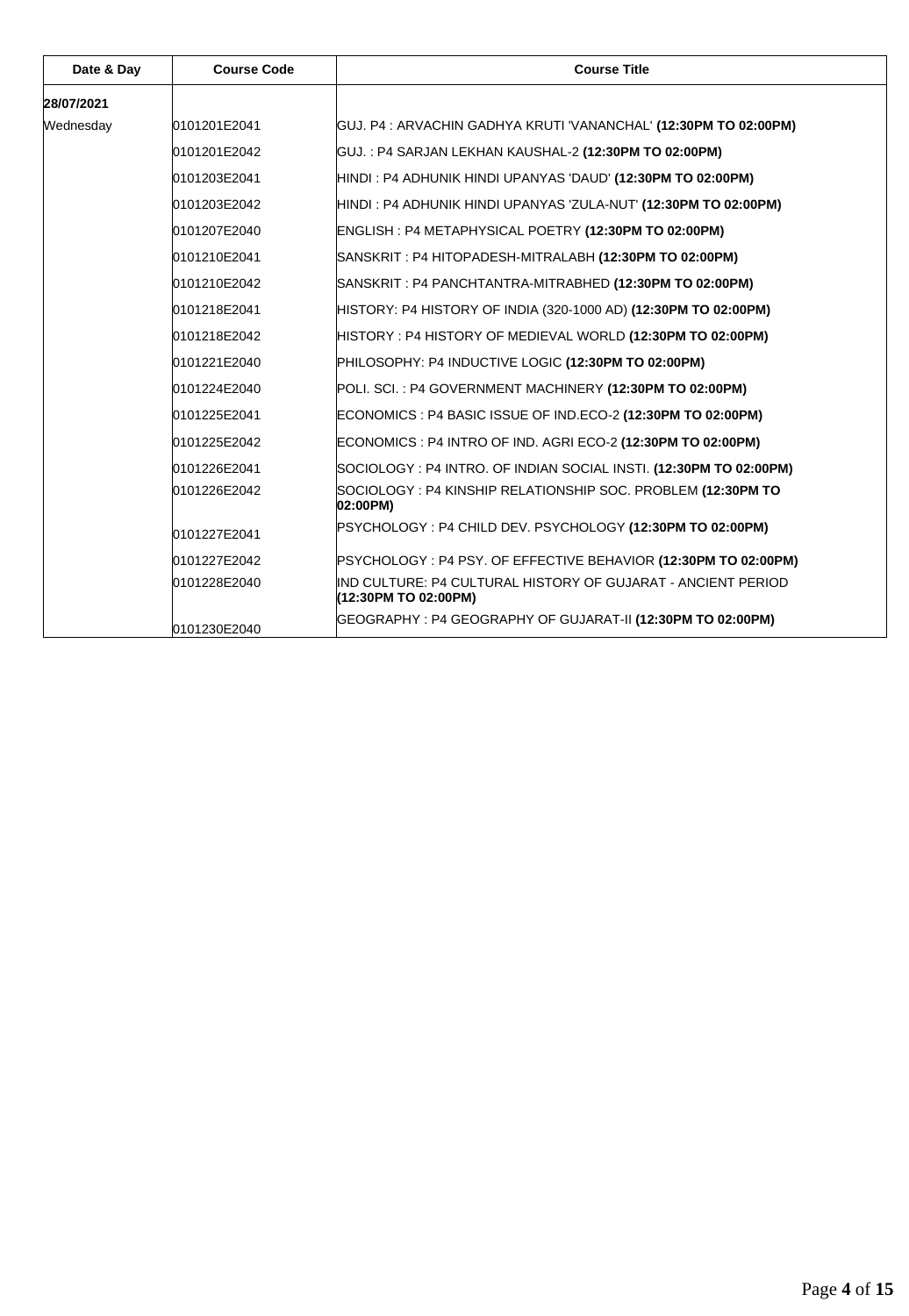

 **Junagadh**

#### **External Examination Time Table**

#### **Exam Name :** B.Com.(Ext) Sem- 2 Julyl-2021 **Academic Year : 2020**-2021

| Date & Day      | Course Code  | <b>Course Title</b>                                        |
|-----------------|--------------|------------------------------------------------------------|
| 19/07/2021      |              |                                                            |
| Monday          | 0601201F1010 | ENGLISH LANGUAGE-2 (03:00PM TO 04:30PM)                    |
| 20/07/2021      |              |                                                            |
| <b>Tuesday</b>  | 0601202C1020 | PRINCIPLES OF MICRO ECONOMICS-2 (03:00PM TO 04:30PM)       |
| 22/07/2021      |              |                                                            |
| <b>Thursday</b> | 0601203C2020 | FINANCIAL ACCOUNTING-2 (03:00PM TO 04:30PM)                |
| 23/07/2021      |              |                                                            |
| Friday          | 0601204C3020 | BUSINESS ORGANISATION & MANAGEMENT-2 (03:00PM TO 04:30PM)  |
| 24/07/2021      |              |                                                            |
| <b>Saturday</b> | 0601205C4020 | COMPANY LAW-2 (03:00PM TO 04:30PM)                         |
| 26/07/2021      |              |                                                            |
| Monday          | 0601206DS011 | PERSONAL SELLING AND SALESMANSHIP-2 (03:00PM TO 04:30PM)   |
|                 | 0601207DS012 | BUSINESS MATHEMATIC-2 (03:00PM TO 04:30PM)                 |
|                 | 0601208DS013 | BUSINESS LAW-2 (03:00PM TO 04:30PM)                        |
| 27/07/2021      |              |                                                            |
| <b>Tuesday</b>  | 0601209DS021 | ENTREPRENEURSHIP-2 (03:00PM TO 04:30PM)                    |
|                 | 0601210DS022 | E-COMMERCE & USE OF RDBMS (MS-ACCESS) (03:00PM TO 04:30PM) |
| 28/07/2021      |              |                                                            |
| Wednesday       | 0601211E1021 | ACCOUNTING-2 (03:00PM TO 04:30PM)                          |
|                 | 0601212E1022 | BUSINESS MANAGEMENT-2 (03:00PM TO 04:30PM)                 |
|                 | 0601213E1023 | BANKING & FINANCE-2 (03:00PM TO 04:30PM)                   |
|                 | 0601214E1024 | COMPUTER SCIENCE-2 (03:00PM TO 04:30PM)                    |
|                 | 0601215E1025 | ADVANCE STATISTICS-2 (03:00PM TO 04:30PM)                  |
|                 | 0601216E1026 | CO-OPERATION-2 (03:00PM TO 04:30PM)                        |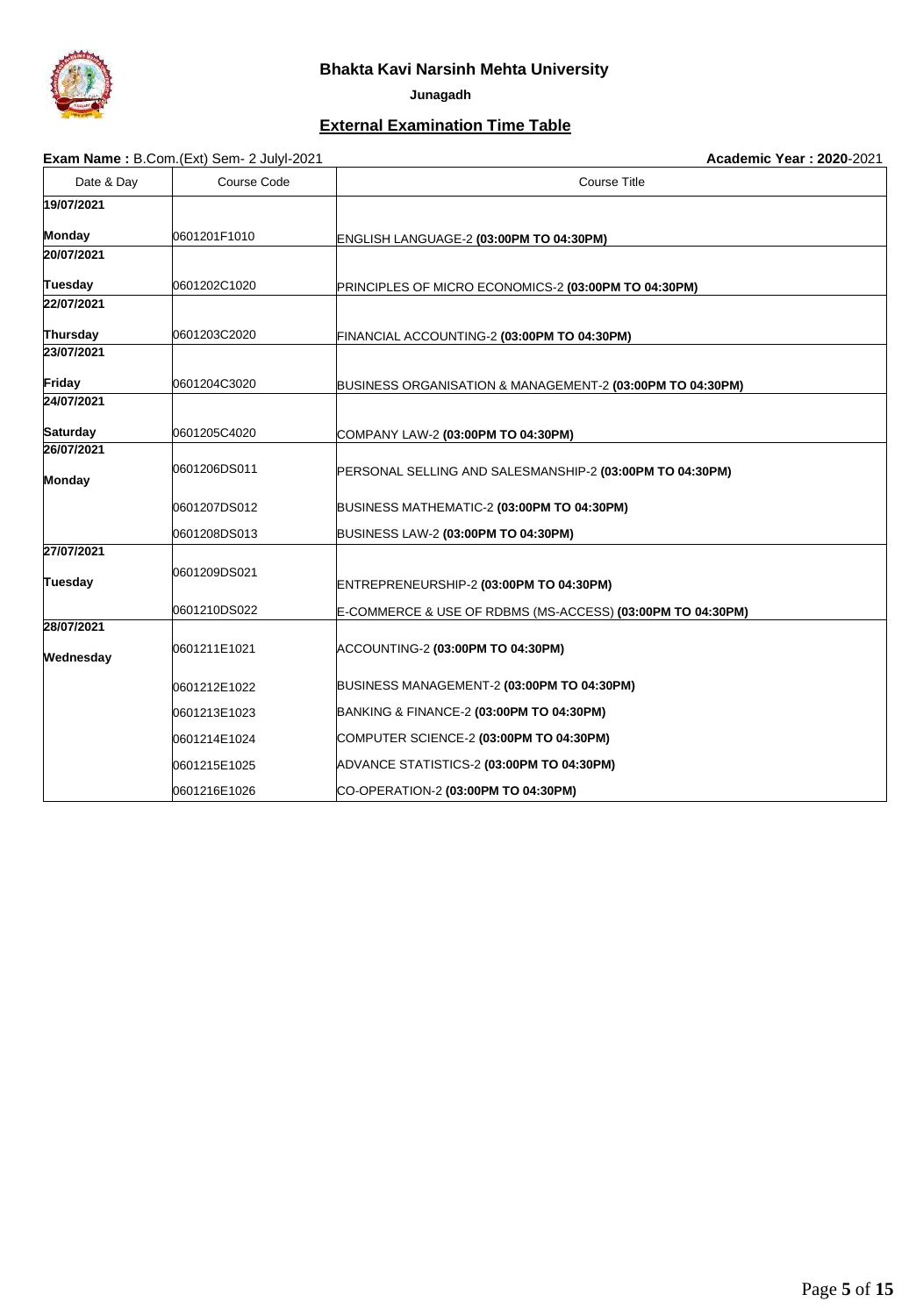

 **Junagadh**

#### **External Examination Time Table**

#### **Exam Name :** B.Com.(Ext) Sem- 4 Julyl-2021 **Academic Year : 2020-2021 Academic Year : 2020-2021**

| Date & Day      | Course Code  | Course Title                                           |
|-----------------|--------------|--------------------------------------------------------|
| 19/07/2021      |              | <b>FOUNDATION</b>                                      |
| <b>Monday</b>   | BCM4EngF0110 | ENGLISH LANGUAGE - 4 (10:00AM TO 11:30AM)              |
| 20/07/2021      |              | <b>CORE</b>                                            |
| <b>Tuesday</b>  | BCM4pmeC0110 | PRINCIPLES OF MACRO ECONOMICS - 2 (10:00AM TO 11:30AM) |
| 22/07/2021      |              | <b>CORE</b>                                            |
| Thursday        | BCM4craC0210 | CORPORATE ACCOUNTING - 2 (10:00AM TO 11:30AM)          |
| 23/07/2021      |              | <b>CORE</b>                                            |
| Friday          | BCM4cstC0310 | COST ACCOUNTING - 2 (10:00AM TO 11:30AM)               |
| 24/07/2021      |              | CORE                                                   |
| <b>Saturday</b> | BCM4ilpC0410 | INCOMETAX LAW AND PRACTICE - 2 (10:00AM TO 11:30AM)    |
| 26/07/2021      |              | <b>CORE</b>                                            |
| <b>Monday</b>   | BCM4bcoC0510 | BUSINESS COMMUNICATION - 2 (10:00AM TO 11:30AM)        |
| 27/07/2021      |              | <b>ELECTIVE</b>                                        |
| <b>Tuesday</b>  | BCM4ac4E0111 | ACCOUNTING - 4 (10:00AM TO 11:30AM)                    |
|                 | BCM4as4E0115 | ADVANCE STATISTICS - 4 (10:00AM TO 11:30AM)            |
|                 | BCM4bf4E0113 | BANKING & FINANCE - 4 (10:00AM TO 11:30AM)             |
|                 | BCM4bm4E0112 | BUSINESS MANAGEMENT - 4 (10:00AM TO 11:30AM)           |
|                 | BCM4co4E0116 | CO-OPERATION - 4 (10:00AM TO 11:30AM)                  |
|                 | BCM4cs4E0114 | COMPUTER SCIENCE - 4 (10:00AM TO 11:30AM)              |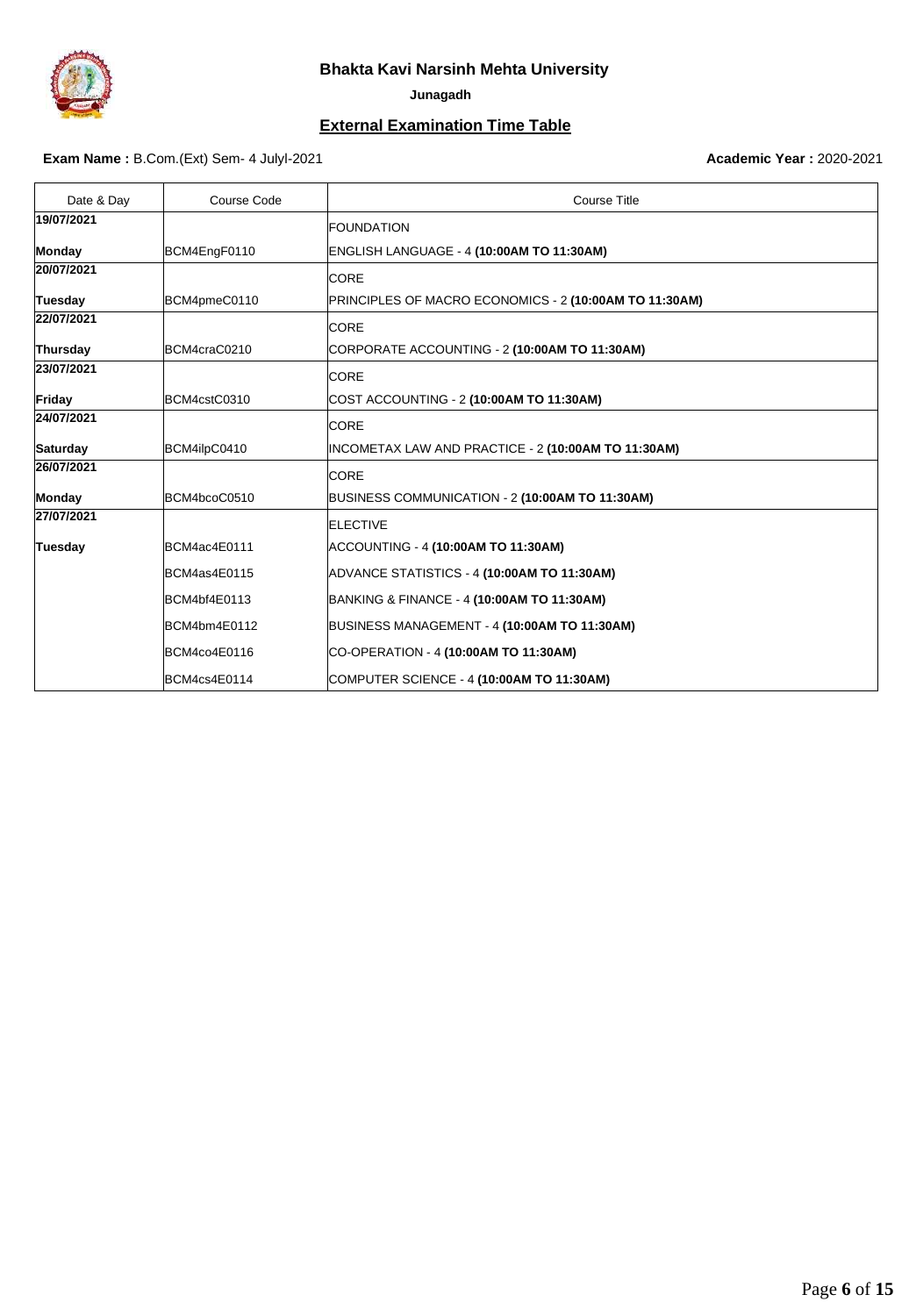

 **Junagadh**

# **External Examination Time Table**

### **Exam Name :** B.A.(Ext) Sem- 4 Julyl-2021 **Academic Year : 2020-2021 Academic Year : 2020-2021**

| Date & Day     | Course Code  | Course Title                                                                               |
|----------------|--------------|--------------------------------------------------------------------------------------------|
| 19/07/2021     |              | <b>FOUNDATION</b>                                                                          |
| Monday         | BA4EngFO1010 | FOUNDATION : ENGLISH (10:00AM TO 11:30AM)                                                  |
|                | BA4HinFO1010 | FOUNDATION : HINDI DHANUSHBHANG EVAM VYAKRAN (10:00AM TO                                   |
|                |              | 11:30AM)                                                                                   |
| 20/07/2021     |              | <b>CORE</b>                                                                                |
| <b>Tuesday</b> | BA4EcoC10810 | ECONOMICS: P8 MACRO ECONOMICS - 2 (10:00AM TO 11:30AM)                                     |
|                | BA4EngC10810 | ENGLISH: P8 INDIAN WRITING IN ENGLISH - 1 (10:00AM TO 11:30AM)                             |
|                | BA4GeoC10810 | GEOGRAPHY: P8 ELEMENTS OF OCEANOGRAPHY (10:00AM TO 11:30AM)                                |
|                | BA4GujC10811 | GUJARATI: P8 GRANTHKARNO ABHYAS KANAIYALAL MUNSHI: Gujarat no nath (10:00AM TO<br>11:30AM) |
|                | BA4GujC10812 | GUJARATI: P8 LOKSAHITY - 4: LOK KATHA: PART-2 (10:00AM TO 11:30AM)                         |
|                | BA4HinC10811 | HINDI: P8 CHHAYAVADOTTAR KAVYA VAIBHAV <b>(10:00AM TO 11:30AM)</b>                         |
|                | BA4HinC10812 | HINDI: P8 HINDI KI RASHTRIY CHETNA SAMPANN KAVIYAE (10:00AM TO                             |
|                |              | 11.30AM)                                                                                   |
|                | BA4HisC10810 | HISTORY: P8 HISTORY OF INDIA (1526-1772 A.D.) <b>(10:00AM TO 11:30AM)</b>                  |
|                | BA4IndC10810 | IND. CUL.: P8 CULTURAL HISTORY OF INDIA (MODERN PERIOD) (2:30PM                            |
|                |              | TO 11:30AM)                                                                                |
|                | BA4PhiC10810 | PHILOSOPHY: P8 INDIAN PHILOSOPHY - 2 (10:00AM TO 11:30AM)                                  |
|                | BA4PScC10810 | POLI. Sci.: P8 INDIAN GOVERNMENT AND POLITICS - 2 (10:00AM TO                              |
|                |              | $11.30$ AM)                                                                                |
|                | BA4PsyC10811 | PSYCHOLOGY: P8 PSYCHOLOGY OF ADJUSTMENT (10:00AM TO 11:30AM)                               |
|                | BA4PsyC10812 | PSYCHOLOGY: P8 COMMUNITY PSYCHOLOGY (10:00AM TO 11:30AM)                                   |
|                | BA4SanC10811 | SANSKRIT: P8 MAHAKAVYA: Sondarnand (Sarg 3,4) (10:00AM TO 11:30AM)                         |
|                | BA4SanC10812 | SANSKRIT: P8 MAHAKAVYA: Kumarsambhav (Sarg 5) (10:00AM TO 11:30AM)                         |
|                | BA4SocC10811 | SOCIOLOGY: P8 SOCIOLOGY OF ENVIRONMENT (10:00AM TO 11:30AM)                                |
|                | BA4SocC10812 | SOCIOLOGY: P8 SOCIAL ANTHROPOLOGY (10:00AM TO 11:30AM)                                     |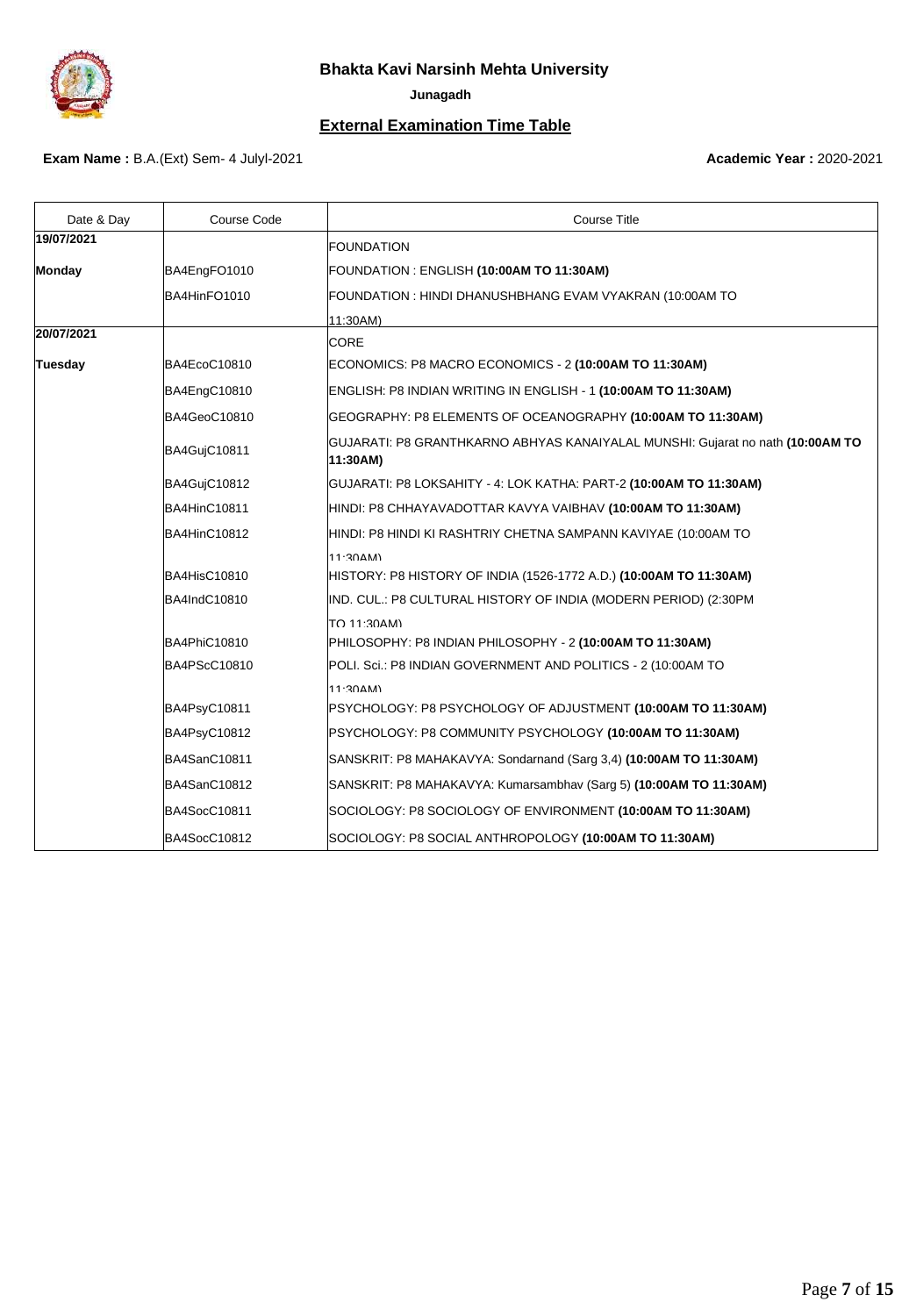| Date & Day | Course Code         | <b>Course Title</b>                                                                                  |
|------------|---------------------|------------------------------------------------------------------------------------------------------|
| 22/07/2021 |                     | CORE                                                                                                 |
| Thursday   | BA4EcoC10910        | ECONOMICS: P9 ECONOMICS OF PUBLIC FINANCE - 2 (10:00AM TO                                            |
|            |                     | 11:30AM)                                                                                             |
|            | BA4EngC10910        | ENGLISH: P9 ENGLISH CLASSICS (VICTORIAN AGE) (10:00AM TO 11:30AM)                                    |
|            | BA4GeoC10910        | GEOGRAPHY: P9 GEOGRAPHY OF INDIA - 2 (SOCIO-ECONOMIC DIVISION)                                       |
|            |                     | (10:00AM TO 11:30AM)                                                                                 |
|            | BA4GujC10911        | GUJARATI: P9 ADHYTAN PADHYKRUTINO ABHYAS: Sat Rangna Sarname - Nitin Vadgama<br>(10:00AM TO 11:30AM) |
|            | BA4GujC10912        | GUJARATI: P9 GUJARATI VYAKRAN SARJAN-LEKHAN-KAUSHAL- 4 (10:00AM                                      |
|            |                     | TO 11:30AM)                                                                                          |
|            | <b>BA4HinC10911</b> | HINDI: P9 UPANYAS: GANGAMAIYA (10:00AM TO 11:30AM)                                                   |
|            | BA4HinC10912        | HINDI: P9 UPANYAS: TATSAM (10:00AM TO 11:30AM)                                                       |
|            | <b>BA4HisC10910</b> | HISTORY: P9 HISTORY OF INDIA (1885-1964 A.D.) (10:00AM TO 11:30AM)                                   |
|            | BA4IndC10910        | IND. CUL.: P9 CULTURAL HISTORY OF GUJARAT (MODERN PERIOD)                                            |
|            |                     | (10:00AM TO 11:30AM)                                                                                 |
|            | BA4PhiC10910        | PHILOSOPHY: P9 WESTERN PHILOSOPHY - 2 (10:00AM TO 11:30AM)                                           |
|            | BA4PScC10910        | POLI. Sci.: P9 LOCAL GOVERNMENT IN INDIA AND PANCHAYATI RAJ - 2                                      |
|            |                     | (10:00AM TO 11:30AM)                                                                                 |
|            | BA4PsyC10911        | PSYCHOLOGY: P9 SOCIAL PSYCHOLOGY - 2 (10:00AM TO 11:30AM)                                            |
|            | BA4PsyC10912        | PSYCHOLOGY: P9 HEALTH PSYCHOLOGY - 2 (10:00AM TO 11:30AM)                                            |
|            | BA4SanC10911        | SANSKRIT: P9 MAMMTACHARYAKRUT KAVYA PRAKASH (Ullas 2,3,10)                                           |
|            |                     | (10:00AM TO 11:30AM)                                                                                 |
|            | BA4SanC10912        | SANSKRIT: P9 RAMCHANDRA-GUNCHANDRA KRUT NATYADARPAN:                                                 |
|            |                     | Niyatbhag (10:00AM TO 11:30AM)                                                                       |
| 23/07/2021 | BA4SocC10910        | SOCIOLOGY: P9 INDIAN SOCIAL PROBLEM - 2 (10:00AM TO 11:30AM)                                         |
|            |                     | <b>CORE</b>                                                                                          |
| Friday     | BA4EcoC11011        | ECONOMICS: P10 CO-OPERATION - 2 (10:00AM TO 11:30AM)                                                 |
|            | BA4EcoC11012        | ECONOMICS: P10 DEMOGRAPHY - 2 (10:00AM TO 11:30AM)                                                   |
|            | BA4EcoC11013        | ECONOMICS: P10 INDUSTRIAL ECONOMICS - 2 (10:00AM TO 11:30AM)                                         |
|            | BA4EngC11010        | ENGLISH: P10 LITERARY CRITICISM - 2 (10:00AM TO 11:30AM)                                             |
|            | BA4GeoC11010        | GEOGRAPHY: P10 ELEMENTS OF CARTOGRAPHY - 2 (10:00AM TO 11:30AM)                                      |
|            | BA4GujC11010        | GUJARATI: P10 MADHYKALIN GUJARATI SAHITYNO ITIHAS - 2 (10:00AM TO<br>11:30AM)                        |
|            | BA4HinC11010        | HINDI: P10 HINDI SAHITY KA ITIHAS: BHAKTIKAL, RITIKAL (10:00AM TO<br>11:30AM)                        |
|            | BA4HisC11010        | HISTORY: P10 FAMOUS KINGS OF THE SAURASHTRA - 2 (10:00AM TO<br>11:30AM)                              |
|            | BA4IndC11011        | IND. CUL.: P10 STUDY OF INDIAN RELIGIONS <b>(10:00AM TO 11:30AM)</b>                                 |
|            | BA4IndC11012        | IND. CUL.: P10 MONUMENTS OF GUJARAT (10:00AM TO 11:30AM)                                             |
|            | BA4PhiC11010        | PHILOSOPHY: P10 INDIAN LOGIC (10:00AM TO 11:30AM)                                                    |
|            | BA4PScC11010        | POLI. Sci.: P10 PUBLIC ADMINISTRATION-2 (10:00AM TO 11:30AM)                                         |
|            |                     |                                                                                                      |
|            | BA4PsyC11010        | PSYCHOLOGY: P10 SYSTEM AND THEORY OF PSYCHOLOGY - 2 (2:30PM<br>TO 11:30AM)                           |
|            | BA4SanC11010        | SANSKRIT: P10 VAIDIK SAHITY (10:00AM TO 11:30AM)                                                     |
|            | BA4SocC11011        | SOCIOLOGY: P10 STATUS OF WOMAN IN INDIAN SOCIETY (10:00AM TO                                         |
|            |                     | $11.30$ AM)                                                                                          |
|            | BA4SocC11012        | SOCIOLOGY: P10 POLITICAL SOCIOLOGY (10:00AM TO 11:30AM)                                              |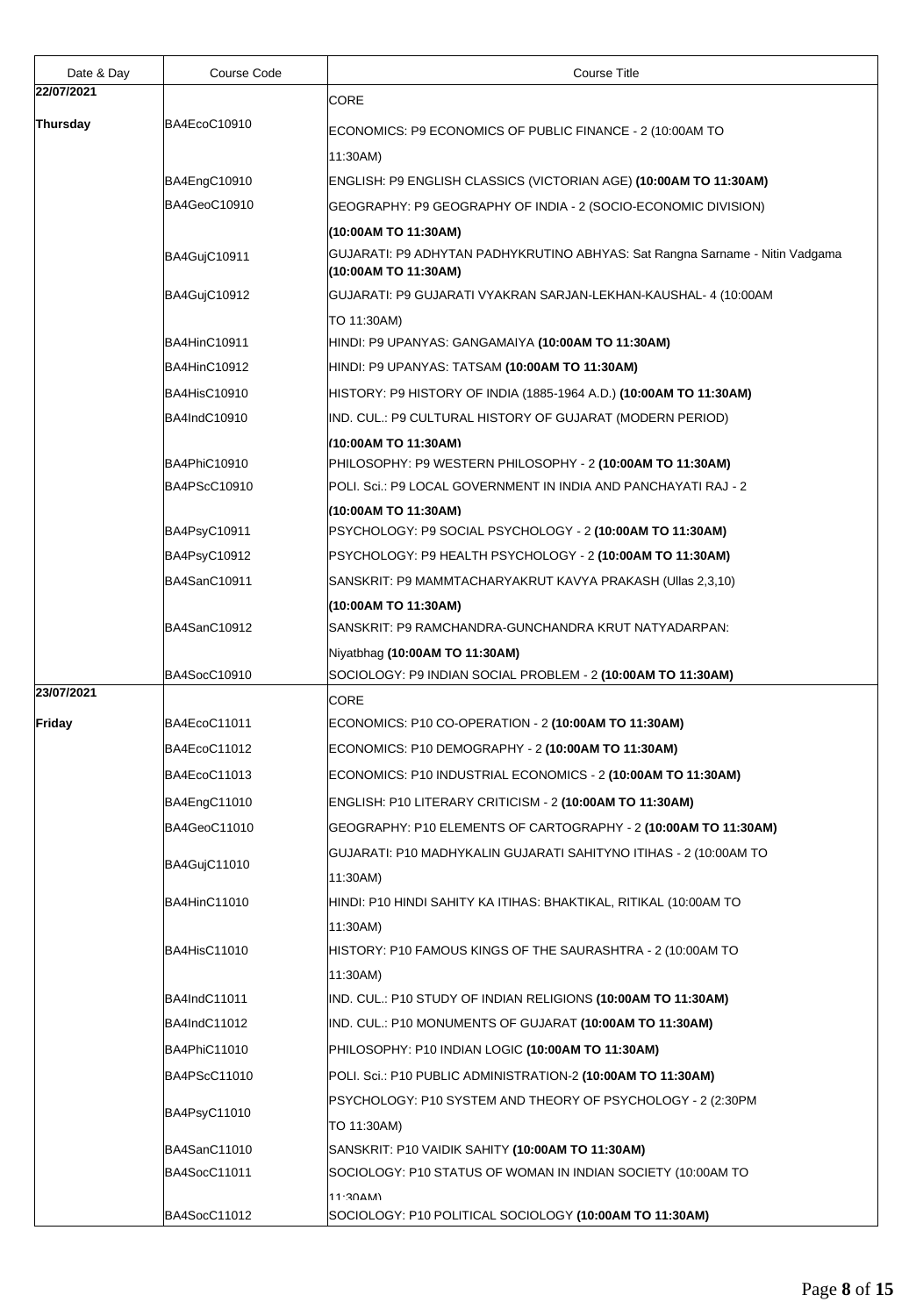| Date & Day      | Course Code         | <b>Course Title</b>                                                                                                          |
|-----------------|---------------------|------------------------------------------------------------------------------------------------------------------------------|
| 24/07/2021      |                     | ELECTIVE-1                                                                                                                   |
| <b>Saturday</b> | BA4EcoE10810        | ECONOMICS: P8 MACRO ECONOMICS - 2 (10:00AM TO 11:30AM)                                                                       |
|                 | BA4EngE10810        | ENGLISH: P8 INDIAN WRITING IN ENGLISH - 1 (10:00AM TO 11:30AM)                                                               |
|                 | BA4GeoE10810        | (GEOGRAPHY: P8 ELEMENTS OF OCEANOGRAPHY <b>(10:00AM TO 11:30AM)</b>                                                          |
|                 |                     | GUJARATI: P8 GRANTHKARNO ABHYAS KANAIYALAL MUNSHI: Gujarat no                                                                |
|                 | BA4GujE10811        | Nath (10:00AM TO 11:30AM)                                                                                                    |
|                 | BA4GujE10812        | GUJARATI: P8 LOKSAHITY - 4: LOK KATHA: PART-2 (10:00AM TO 11:30AM)                                                           |
|                 | BA4HinE10811        | HINDI: P8 CHHAYAVADOTTAR KAVYA VAIBHAV <b>(10:00AM TO 11:30AM)</b>                                                           |
|                 | BA4HinE10812        | HINDI: P8 HINDI KI RASHTRIY CHETNA SAMPANN KAVIYAE (10:00AM TO                                                               |
|                 |                     | 11:30AM)                                                                                                                     |
|                 | <b>BA4HisE10810</b> | HISTORY: P8 HISTORY OF INDIA (1526-1772 A.D.) <b>(10:00AM TO 11:30AM)</b>                                                    |
|                 | BA4IndE10810        | IND CUL.: P8 CULTURAL HISTORY OF INDIA (MODERN PERIOD) (2:30PM                                                               |
|                 |                     | TO 11:30AM)                                                                                                                  |
|                 | BA4PhiE10810        | PHILOSOPHY: P8 INDIAN PHILOSOPHY - 2 (10:00AM TO 11:30AM)                                                                    |
|                 | BA4PScE10810        | POLI Sci.: P8 INDIAN GOVERNMENT AND POLITICS - 2 (10:00AM TO                                                                 |
|                 |                     | 11:30AM)                                                                                                                     |
|                 | BA4PsyE10811        |                                                                                                                              |
|                 | BA4PsyE10812        | PSYCHOLOGY: P8 COMMUNITY PSYCHOLOGY (10:00AM TO 11:30AM)                                                                     |
|                 | BA4SanE10811        | SANSKRIT: P8 MAHAKAVYA: Sondarnand (sarg 3,4) (10:00AM TO 11:30AM)                                                           |
|                 | BA4SanE10812        | SANSKRIT: P8 MAHAKAVYA: Kumarsambhav (Sarg 5) (10:00AM TO 11:30AM)                                                           |
|                 | BA4SocE10811        | SOCIOLOGY: P8 SOCIOLOGY OF ENVIRONMENT (10:00AM TO 11:30AM)                                                                  |
|                 | BA4SocE10812        | SOCIOLOGY: P8 SOCIAL ANTHROPOLOGY (10:00AM TO 11:30AM)                                                                       |
| 26/07/2021      |                     | <b>ELECTIVE-1</b>                                                                                                            |
| <b>Monday</b>   | BA4EcoE10910        | ECONOMICS: P9 ECONOMICS OF PUBLIC FINANCE - 2 (10:00AM TO                                                                    |
|                 |                     | 11:30AM)                                                                                                                     |
|                 | BA4EngE10910        | ENGLISH: P9 ENGLISH CLASSICS (VICTORIAN AGE) (10:00AM TO 11:30AM)                                                            |
|                 | BA4GeoE10910        | GEOGRAPHY: P9 GEOGRAPHY OF INDIA - 2 (SOCIO-ECONOMIC DIVISION)                                                               |
|                 | BA4GujE10911        | (10:00AM TO 11:30AM)<br>GUJARATI: P9 ADHYTAN PADHYKRUTINO ABHYAS: Sat Rangna Sarname - Nitin Vadgama<br>(10:00AM TO 11:30AM) |
|                 | BA4GujE10912        | GUJARATI: P9 GUJARATI VYAKRAN SARJAN-LEKHAN-KAUSHAL- 4 (2:30PM                                                               |
|                 |                     | TO 11:30AM)                                                                                                                  |
|                 | BA4HinE10911        | HINDI: P9 UPANYAS: GANGAMAIYA (10:00AM TO 11:30AM)                                                                           |
|                 | BA4HinE10912        | HINDI: P9 UPANYAS: TATSAM (10:00AM TO 11:30AM)                                                                               |
|                 | BA4HisE10910        | HISTORY: P9 HISTORY OF INDIA (1885-1964 A.D.) <b>(10:00AM TO 11:30AM)</b>                                                    |
|                 | BA4IndE10910        | IND CUL.: P9 CULTURAL HISTORY OF GUJARAT (MODERN PERIOD)                                                                     |
|                 |                     | (10:00AM TO 11:30AM)                                                                                                         |
|                 | BA4PhiE10910        | PHILOSOPHY: P9 WESTERN PHILOSOPHY - 2 (10:00AM TO 11:30AM)                                                                   |
|                 | BA4PScE10910        | POLI Sci.: P9 LOCAL GOVERNMENT IN INDIA AND PANCHAYATI RAJ - 2                                                               |
|                 |                     | (10:00AM TO 11:30AM)                                                                                                         |
|                 | BA4PsyE10911        | PSYCHOLOGY: P9 SOCIAL PSYCHOLOGY - 2 (10:00AM TO 11:30AM)                                                                    |
|                 | BA4PsyE10912        | PSYCHOLOGY: P9 HEALTH PSYCHOLOGY - 2 (10:00AM TO 11:30AM)                                                                    |
|                 | BA4SanE10911        | SANSKRIT: P9 MAMMTACHARYAKRUT KAVYA PRAKASH (Ullas 2,3,10)                                                                   |
|                 |                     | (10:00AM TO 11:30AM)                                                                                                         |
|                 | BA4SanE10912        | SANSKRIT: P9 RAMCHANDRA-GUNCHANDRA KRUT NATYADARPAN:                                                                         |
|                 |                     | Niyatbhag (10:00AM TO 11:30AM)                                                                                               |
|                 | BA4SocE10910        | SOCIOLOGY: P9 INDIAN SOCIAL PROBLEM - 2 (10:00AM TO 11:30AM)                                                                 |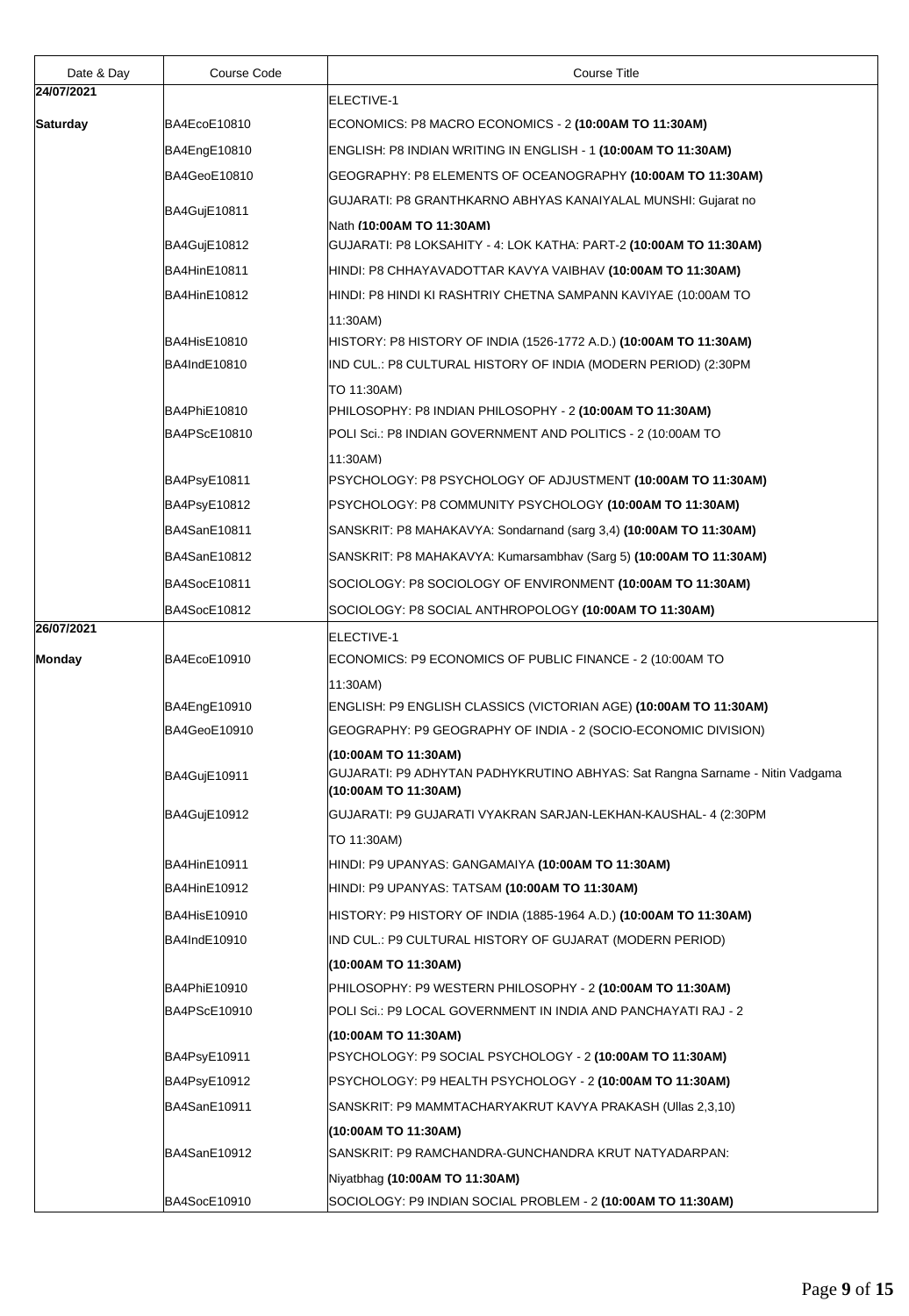| Date & Day     | Course Code         | <b>Course Title</b>                                                       |
|----------------|---------------------|---------------------------------------------------------------------------|
| 27/07/2021     |                     | ELECTIVE-2                                                                |
| <b>Tuesday</b> | BA4EcoE20810        | ECONOMICS: P8 MACRO ECONOMICS - 2 (10:00AM TO 11:30AM)                    |
|                | BA4EngE20811        | ENGLISH: P8 INDIAN WRITING IN ENGLISH - 1 (10:00AM TO 11:30AM)            |
|                | BA4EngE20812        | ENGLISH: P8 INTRODUCTION TO TRANSLATION STUDIES (10:00AM TO               |
|                |                     | 11:30AM)                                                                  |
|                | BA4GeoE20810        | GEOGRAPHY: P8 ELEMENTS OF OCEANOGRAPHY (10:00AM TO 11:30AM)               |
|                | BA4GujE20811        | GUJARATI: P8 GRANTHKARNO ABHYAS KANAIYALAL MUNSHI: Gujarat no             |
|                |                     | Nath (10:00AM TO 11:30AM)                                                 |
|                | BA4GujE20812        | GUJARATI: P8 LOKSAHITY - 4: LOK KATHA: PART-2 <b>(10:00AM TO 11:30AM)</b> |
|                | <b>BA4HinE20811</b> | HINDI: P8 CHHAYAVADOTTAR KAVYA VAIBHAV (10:00AM TO 11:30AM)               |
|                | <b>BA4HinE20812</b> | HINDI: P8 HINDI KI RASHTRIY CHETNA SAMPANN KAVIYAE (10:00AM TO            |
|                |                     | 11:30AM)                                                                  |
|                | <b>BA4HisE20810</b> | HISTORY: P8 HISTORY OF INDIA (1526-1772 A.D.) (10:00AM TO 11:30AM)        |
|                | BA4IndE20810        | IND CUL.: P8 CULTURAL HISTORY OF INDIA (MODERN PERIOD) (2:30PM            |
|                |                     | TO 11:30AM)                                                               |
|                | BA4PhiE20810        | PHILOSOPHY: P8 INDIAN PHILOSOPHY - 2 (10:00AM TO 11:30AM)                 |
|                | BA4PScE20810        | POLI. Sci.: P8 INDIAN GOVERNMENT AND POLITICS - 2 (10:00AM TO             |
|                |                     | 11:30AM)                                                                  |
|                | BA4PsyE20811        | PSYCHOLOGY: P8 PSYCHOLOGY OF ADJUSTMENT (10:00AM TO 11:30AM)              |
|                | BA4PsyE20812        | PSYCHOLOGY: P8 COMMUNITY PSYCHOLOGY (10:00AM TO 11:30AM)                  |
|                | BA4SanE20811        | SANSKRIT: P8 MAHAKAVYA: Sondarnand (Sarg 3,4) (10:00AM TO 11:30AM)        |
|                | BA4SanE20812        | SANSKRIT: P8 MAHAKAVYA: Kumarsambhav (Sarg 5) (10:00AM TO 11:30AM)        |
|                | BA4SocE20811        | SOCIOLOGY: P8 SOCIOLOGY OF ENVIRONMENT (10:00AM TO 11:30AM)               |
|                | BA4SocE20812        | SOCIOLOGY: P8 SOCIAL ANTHROPOLOGY (10:00AM TO 11:30AM)                    |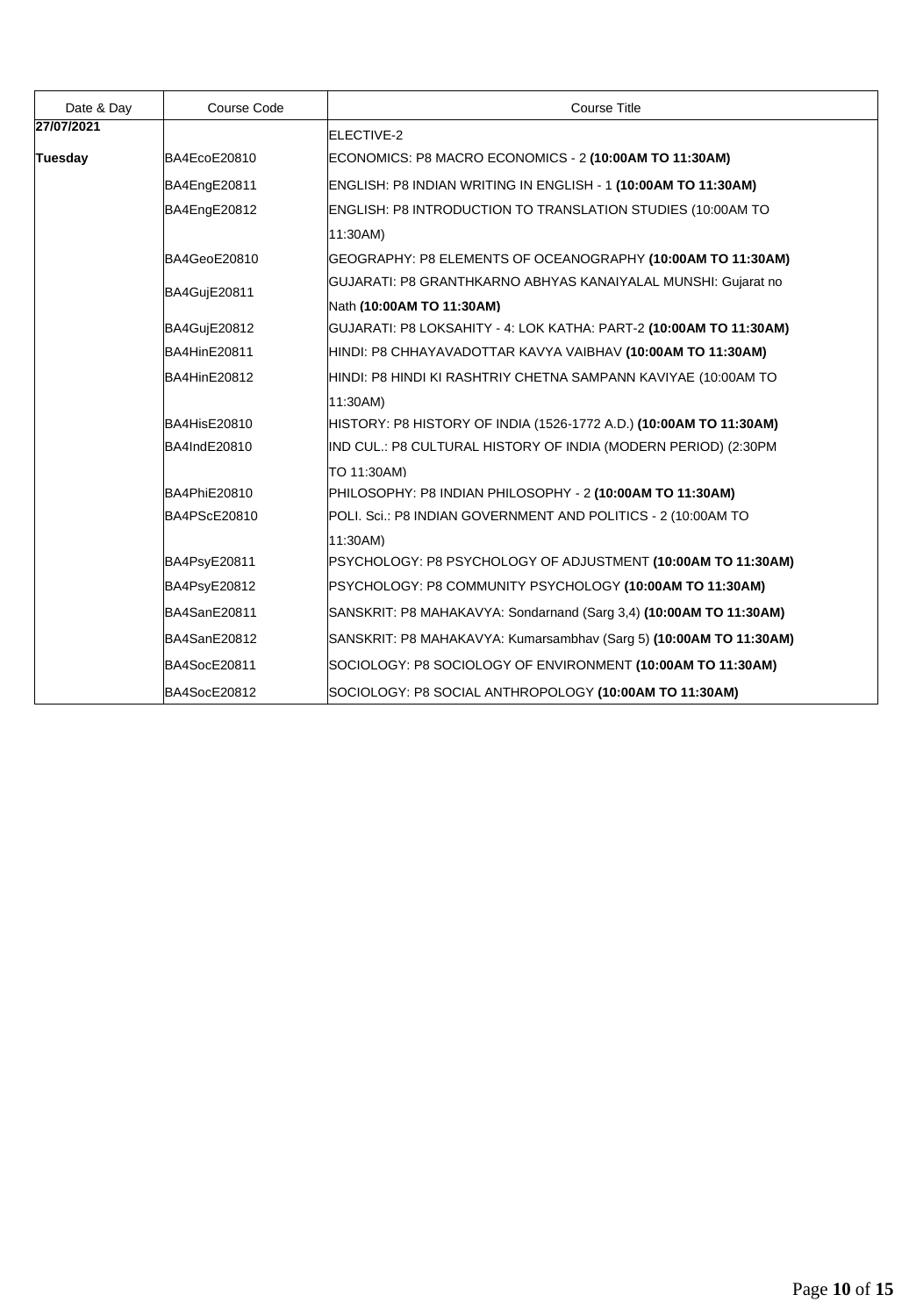| Date & Day | Course Code  | <b>Course Title</b>                                                                                  |
|------------|--------------|------------------------------------------------------------------------------------------------------|
| 28/07/2021 |              | ELECTIVE-2                                                                                           |
| Wednesday  | BA4EcoE20910 | ECONOMICS: P9 ECONOMICS OF PUBLIC FINANCE - 2 (10:00AM TO                                            |
|            |              | 11:30AM)                                                                                             |
|            | BA4EngE20911 | ENGLISH: P9 ENGLISH CLASSICS (VICTORIAN AGE) (10:00AM TO 11:30AM)                                    |
|            | BA4EngE20912 | ENGLISH: P9 COMMUNICATION AND BUSINESS WRITING (10:00AM TO                                           |
|            |              | 11:30AM)                                                                                             |
|            | BA4GeoE20910 | GEOGRAPHY: P9 GEOGRAPHY OF INDIA - 2 (SOCIO-ECONOMIC DIVISION)                                       |
|            |              | (10:00AM TO 11:30AM)                                                                                 |
|            | BA4GujE20911 | GUJARATI: P9 ADHYTAN PADHYKRUTINO ABHYAS: Sat Rangna Sarname - Nitin Vadgama<br>(10:00AM TO 11:30AM) |
|            | BA4GujE20912 | GUJARATI: P9 GUJARATI VYAKRAN SARJAN-LEKHAN-KAUSHAL- 4 (2:30PM                                       |
|            |              | TO 11:30AM)                                                                                          |
|            | BA4HinE20911 | HINDI: P9 UPANYAS: GANGAMAIYA (10:00AM TO 11:30AM)                                                   |
|            | BA4HinE20912 | HINDI: P9 UPANYAS: TATSAM (10:00AM TO 11:30AM)                                                       |
|            | BA4HisE20910 | HISTORY: P9 HISTORY OF INDIA (1885-1964 A.D.) (10:00AM TO 11:30AM)                                   |
|            | BA4IndE20910 | IND CUL.: P9 CULTURAL HISTORY OF GUJARAT (MODERN PERIOD)                                             |
|            |              | (10:00AM TO 11:30AM)                                                                                 |
|            | BA4PhiE20910 | PHILOSOPHY: P9 WESTERN PHILOSOPHY - 2 (10:00AM TO 11:30AM)                                           |
|            | BA4PScE20910 | POLI. Sci.: P9 LOCAL GOVERNMENT IN INDIA AND PANCHAYATI RAJ - 2                                      |
|            |              | (10:00AM TO 11:30AM)                                                                                 |
|            | BA4PsyE20911 | PSYCHOLOGY: P9 SOCIAL PSYCHOLOGY - 2 (10:00AM TO 11:30AM)                                            |
|            | BA4PsyE20912 | PSYCHOLOGY: P9 HEALTH PSYCHOLOGY - 2 (10:00AM TO 11:30AM)                                            |
|            | BA4SanE20911 | SANSKRIT: P9 MAMMTACHARYAKRUT KAVYA PRAKASH (Ullas 2,3,10)                                           |
|            |              | (10:00AM TO 11:30AM)                                                                                 |
|            | BA4SanE20912 | SANSKRIT: P9 RAMCHANDRA-GUNCHANDRA KRUT NATYADARPAN:                                                 |
|            |              | Niyatbhag (10:00AM TO 11:30AM)                                                                       |
|            | BA4SocE20910 | SOCIOLOGY: P9 INDIAN SOCIAL PROBLEM - 2 (10:00AM TO 11:30AM)                                         |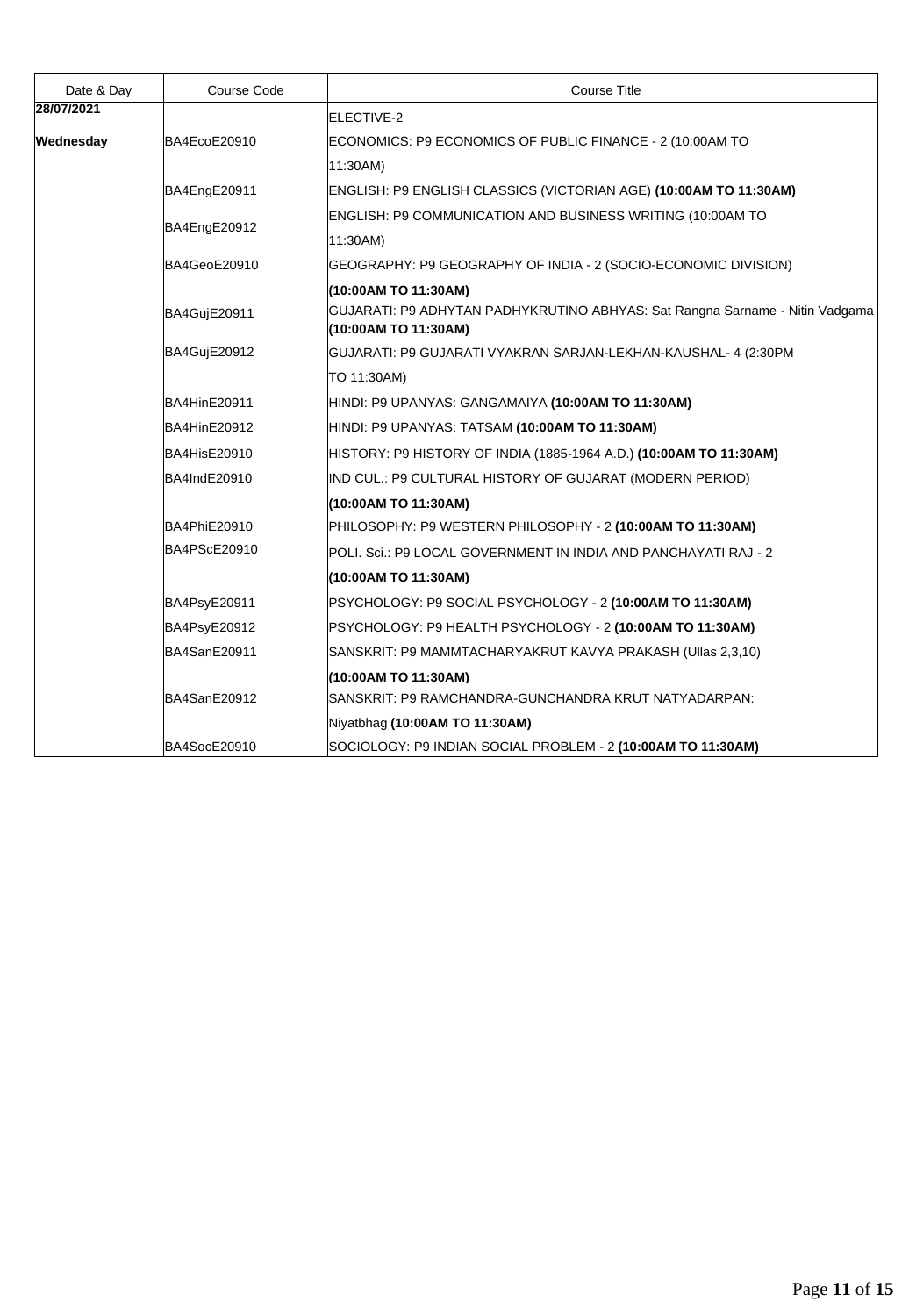

 **Junagadh**

## **External Examination Time Table**

#### **Exam Name :** B.A. (External) Sem-6 July-2021 **Academic Year : 2020-2021 Academic Year : 2020-2021**

| Date & Day                   | $x$ and $\alpha$ and $\alpha$ . $\beta$ is the set of $\alpha$ in $\alpha$ is the set of $\alpha$<br>Course Code | <b>Course Title</b>                                                                                                                         |
|------------------------------|------------------------------------------------------------------------------------------------------------------|---------------------------------------------------------------------------------------------------------------------------------------------|
| 19/07/2021<br><b>Monday</b>  | BA0EngFC606A                                                                                                     | FOUNDATION COURSE IN ENGLISH -6 (3:00PM TO 4:30PM)                                                                                          |
|                              | BA0HinFC606B                                                                                                     | FOUNDATION HINDI:RASHMIRATHI EVAM VYAKRAN (3:00PM TO 4:30PM)                                                                                |
| 20/07/2021<br><b>Tuesday</b> | BA0EcoCC6170                                                                                                     | ECONOMICS : P17 MICRO ECONOMICS - 2 (3:00PM TO 4:30PM)                                                                                      |
|                              | BA0EngCC6170<br>BA0GujCC6170                                                                                     | ENGLISH: P17 MODERN MASTERS (3:00PM TO 4:30PM)<br>GUJARATI: P17 ARVACHIN GUJARATI SAHITYANO ITIHAS - 2 (3:00PM TO                           |
|                              | BA0HinCC6170                                                                                                     | 4:30PM)<br>HINDI: P17 VIVIDH VIDHYAO KA UDBHAV EVAM VIKAS <b>(3:00PM TO 4:30PM)</b>                                                         |
|                              | BA0HisCC6170                                                                                                     | HISTORY: P17 HISTORY OF CHINA & JAPAN (1914-1960 A.D.) (3:00PM TO                                                                           |
|                              | BA0PhiCC6170                                                                                                     | 4:30PM)<br>PHILOSOPHY: P17 PHILOSOPHY OF RELIGION (3:00PM TO 4:30PM)                                                                        |
|                              | BA0SanCC6170                                                                                                     | SANSKRIT: P17 SANKHYA KARIKA (3:00PM TO 4:30PM)                                                                                             |
|                              | BA0SocCC6170                                                                                                     | SOCIOLOGY: P17 SOCIAL THINKERS - 2 (3:00PM TO 4:30PM)                                                                                       |
|                              | BA0IndCC6170                                                                                                     | IND P17 STUDY OF SOCIAL INSTITUTE OF INDIA (3:00PM TO 4:30PM)                                                                               |
| 22/07/2021                   |                                                                                                                  | (NEW COURSE)<br>Core -18 (New)                                                                                                              |
| Thursday                     | BA0EcoCC6180                                                                                                     | ECONOMICS : P18 DEVELOPMENT AND ECONOMICS OF INVIRONMENT -                                                                                  |
|                              | BA0EngCC6180                                                                                                     | 2 (3:00PM TO 4:30PM)<br>ENGLISH: P18 LITERARY 'ISMS' AND MOVEMENTS (3:00PM TO 4:30PM)                                                       |
|                              | BA0GujCC6180                                                                                                     | GUJARATI: P18 GUJARATI BHASHANO ITHAS ANE SWAROOP (BHASHA                                                                                   |
|                              | BA0HinCC6180                                                                                                     | VIGNAN)- 2 (3:00PM TO 4:30PM)<br>HINDI: P18 SAHITY SIDHDHANT - 2 (3:00PM TO 4:30PM)                                                         |
|                              |                                                                                                                  |                                                                                                                                             |
|                              | BA0HisCC6180<br>BA0PhiCC6180                                                                                     | HISTORY: P18 HISTORY OF U.S.A. (1912-1963 A.D.) (3:00PM TO 4:30PM)<br>PHILOSOPHY: P18 SOCIAL AND POLITICAL PHILOSOPHY (3:00PM TO<br>4:30PM) |
|                              | BA0PsyCC6180                                                                                                     | PSYCHOLOGY: P18 RESEARCH METHODS AND STATISTICS - 2 (3:00PM                                                                                 |
|                              | BA0SanCC6180                                                                                                     | TO 4:30PM)<br>SANSKRIT: P18 BHASHA VIGNAN (3:00PM TO 4:30PM)                                                                                |
|                              | BA0SocCC6180                                                                                                     | SOCIOLOGY: P18 METHOD AND TECHNIQUE OF SOCIAL RESEARCH<br>(3:00PM TO 4:30PM)                                                                |
|                              | BA0IndCC6180                                                                                                     | IND P18 STUDY OF TOURISM (3:00PM TO 4:30PM)                                                                                                 |
| 23/07/2021<br>Friday         | BA0EcoCC619A                                                                                                     | ECONOMICS : P19 QUANTITATIVE TECHNIQUES AND RESEARCH<br>METHODOLOGY - 2 (3:00PM TO 4:30PM)                                                  |
|                              | BA0EcoCC619B                                                                                                     | ECONOMICS : P19 INTRODUCTION OF SOCIAL ECONOMY RESEARCH                                                                                     |
|                              | BA0EcoCC619C                                                                                                     | (3:00PM TO 4:30PM)<br>ECONOMICS : P19 AGRICULTURE ECONOMICS - 2 (3:00PM TO 4:30PM)                                                          |
|                              | BA0EngCC6190                                                                                                     | ENGLISH: P19 ENGLISH LANGUAGE, PHONETICS AND LITERARY TERMS<br>(3:00PM TO 4:30PM)                                                           |
|                              | BA0GujCC6190                                                                                                     | GUJARATI: P19 SAHITYANA SIDHDHANTO - 2 (3:00PM TO 4:30PM                                                                                    |
|                              | BA0HinCC619A                                                                                                     | HINDI: P19 HINDI BHASHA KA VYAKRAN <b>(3:00PM TO 4:30PM)</b>                                                                                |
|                              | BA0HinCC619B                                                                                                     | HINDI: P19 BHASHA SHIKSHAN - 2 <b>(3:00PM TO 4:30PM)</b>                                                                                    |
|                              | BA0HisCC619A                                                                                                     | HISTORY: P19 HISTORY OF SOUTH EAST ASIA (1920-1960 A.D.) (3:00PM<br>TO 4:30PM)                                                              |
|                              | BA0HisCC619B                                                                                                     | HISTORY: P19 HISTORY OF THE MIDDLE EAST (1919-1960 A.D.) (3:00PM TO 4:30PM)                                                                 |
|                              | BA0PhiCC6190                                                                                                     |                                                                                                                                             |
|                              | BA0PsyCC6190                                                                                                     | PHILOSOPHY: P19 CONTEMPORARY WESTERN PHILOSOPHY (3:00PM TO 4:30PM)<br>PSYCHOLOGY: P19 PHYSIOLOGICAL BASES OF BEHAVIOURS (3:00PM TO4:30PM)   |
|                              | BA0SanCC6190                                                                                                     | SANSKRIT: P19 ARTHSHASHTRA ADHIKARAN - 1 (3:00PM TO 4:30PM)                                                                                 |
|                              | BA0SocCC6190                                                                                                     | SOCIOLOGY: P19 SOCIAL PSYCHOLOGY (3:00PM TO 4:30PM)                                                                                         |
|                              | BA0IndCC6190                                                                                                     | IND P19 FOLK CULTURE OF GUJARAT (3:00PM TO 4:30PM)                                                                                          |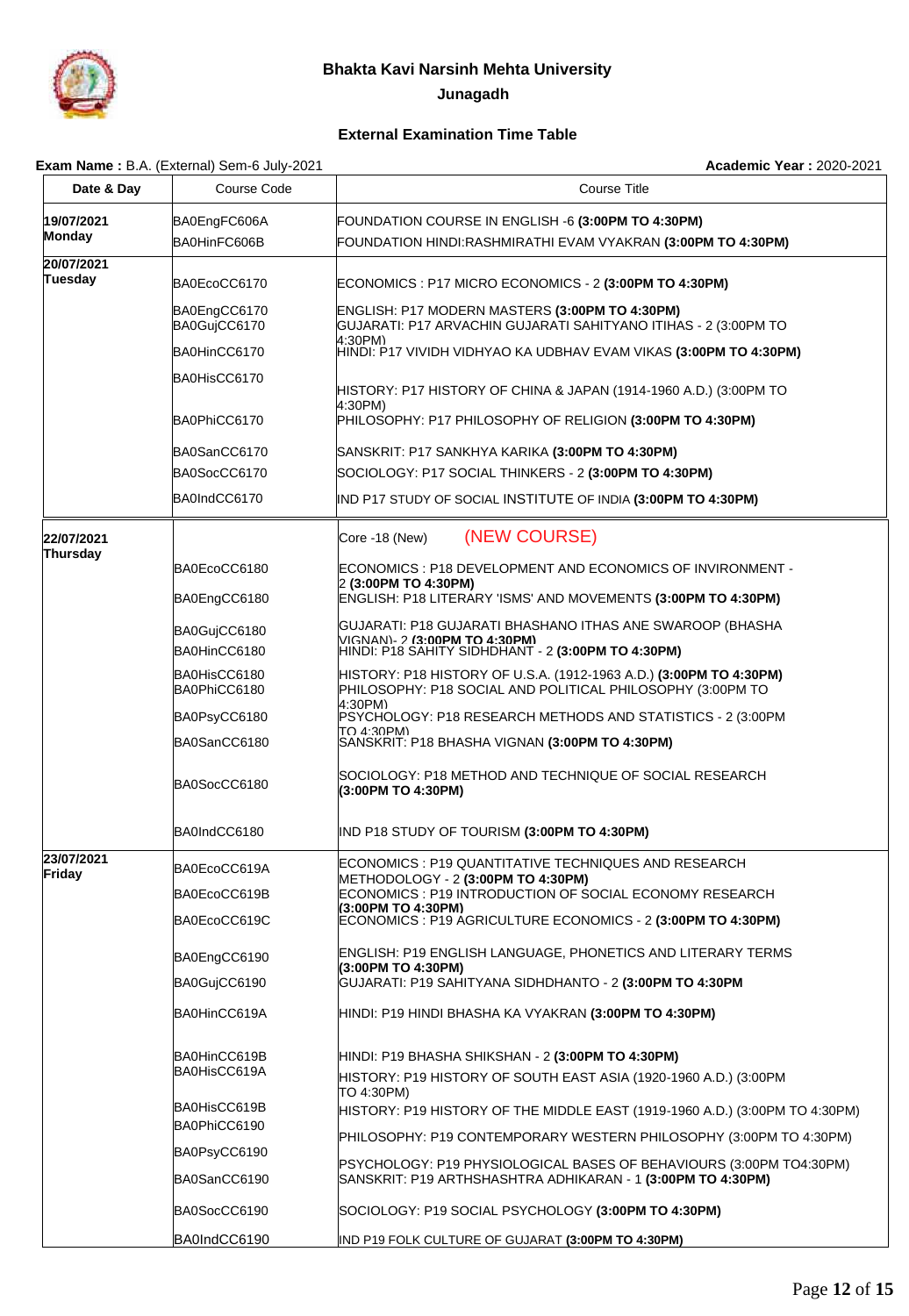| Date & Day                    | Course Code  | <b>Course Title</b>                                                                                                  |
|-------------------------------|--------------|----------------------------------------------------------------------------------------------------------------------|
| 24/07/2021<br><b>Saturday</b> |              |                                                                                                                      |
|                               | BA0EcoCC6200 | ECONOMICS : P20 INTERNATIONAL ECONOMICS - 2 (3:00PM TO 4:30PM)                                                       |
|                               | BA0EngCC6200 | ENGLISH: P20 HISTORY OF ENGLISH LITERATURE (ROMENTIC AGE TO<br>MODERN AGE) (3:00PM TO 4:30PM)                        |
|                               | BA0GujCC7200 | GUJARATI: P20 ARVACHIN (NAVLIKA) SAHITYA SWAROOPNI KRUTI:<br>GUJARATI VARTA SHRUSHTI (3:00PM TO 4:30PM)              |
|                               | BA0HinCC620A | HINDI: P20 AADHUNIK HINDI NATAK: KABIRA KHADA BAZAR ME,<br>ANDHAYUG (3:00PM TO 4:30PM)                               |
|                               | BA0HinCC620B | HINDI: P20 HINDI KE CHARITRA PRADHAN NATAK: CHANDRAGUPT,<br>ASHOK (3:00PM TO 4:30PM)                                 |
|                               | BA0HisCC620A | HISTORY: P20 HISTORY OF RUSSIA (1924-1993 A.D.) (3:00PM TO 4:30PM)                                                   |
|                               | BA0HisCC620B | HISTORY: P20 HISTORY OF ENGLAND (1880-1945 A.D.) (3:00PM TO<br>4:30PM)                                               |
|                               | BA0PhiCC6200 | PHILOSOPHY: P20 SCHOOL OF VEDANTA (3:00PM TO 4:30PM)                                                                 |
|                               | BA0PsyCC620A | PSYCHOLOGY: P20 ABNORMAL PSYCHOLOGY (THERAPIES) (3:00PM TO                                                           |
|                               | BA0PsyCC620B | 1.20DIM<br>PSYCHOLOGY: P20 COUNSELING PSYCHOLOGY - 2 (3:00PM TO 4:30PM)                                              |
|                               | BA0SanCC6200 | SANSKRIT: P20 SHRIMADBHAGVADGEETA ADHYAYA 10 TO 18 (3:00PM TO                                                        |
|                               | BA0SocCC620A | 4:30PM)<br>SOCIOLOGY: P20 RURAL DEVELOPMENT (3:00PM TO 4:30PM)                                                       |
|                               | BA0SocCC620B | SOCIOLOGY: P20 SOCIOLOGY OF COMMUNICATION (3:00PM TO 4:30PM)                                                         |
|                               | BA0IndCC6200 | IND: P20 HISTORICAL STUDY OF ARCHTECTURAL MONUMENTS OF INDIA <b>(3:00PM TO</b><br>4:30PM)                            |
| 26/07/2021<br><b>Monday</b>   | BA0EcoCC6210 | ECONOMICS : P21 HISTORY OF ECONOMIC THOUGHT - 2 (3:00PM TO                                                           |
|                               | BA0EngCC6210 | 4:30PM)<br>ENGLISH: P21 LITERARY CRITICISM -4 (3:00PM TO 4:30PM)                                                     |
|                               | BA0GujCC621A | GUJARATI: P21 ARVACHIN PRASHISHT KRUTI: JANAMTIP - ISHVAR<br>PETLIKAR (3:00PM TO 4:30PM)                             |
|                               | BA0GujCC621B | GUJARATI: P21 LOKSAHITYA - 6 : LOKSAHIYTA-SANGNA ANE SWAROOP.<br>SHANSHODHAN ANE SAMPADAN: BHAG-2 (3:00PM TO 4:30PM) |
|                               | BA0HinCC621A | HINDI: P21 MADHYKALIN HINDI KAVYA - 1: KABIR, MIRABAI KI PADAVALI<br>(3:00PM TO 4:30PM)                              |
|                               | BA0HinCC621B | HINDI: P21 MADHYKALIN HINDI KAVYA - 2: VINAYPATRIKA, PADMAVATISAR<br>(3:00PM TO 4:30PM)                              |
|                               | BA0HisCC621A | HISTORY: P21 THE CONSTITUTION OF THE REPUBLIC OF INDIA (3:00PM<br>TO 4:30PM)                                         |
|                               | BA0HisCC621B | HISTORY: P21 MAIN CURRENTS OF THE CULTUTAL HISTORY OF INDIA (1206-1947 A.D.)                                         |
|                               | BA0PhiCC6210 | (3:00PM TO 4:30PM)<br>PHILOSOPHY: P21 INALYTIC PHILOSOPHY (3:00PM TO 4:30PM)                                         |
|                               | BA0PsyCC621A | PSYCHOLOGY: P21 INDUSTRIAL PSYCHOLOGY - 2 (3:00PM TO 4:30PM)                                                         |
|                               | BA0PsyCC621B | PSYCHOLOGY: P21 PSYCHOLOGICAL ESSAYS - 2 <b>(3:00PM TO 4:30PM)</b>                                                   |
|                               | BA0SanCC6210 | SANSKRIT: P21 SANSKRIT BHASHA ANVE SAHITYA <b>(3:00PM TO 4:30PM)</b>                                                 |
|                               | BA0SocCC621A | SOCIOLOGY: P21 APPLIED SOCIOLOGY (3:00PM TO 4:30PM)                                                                  |
|                               | BA0SocCC621B | SOCIOLOGY: P21 LABOUR LEGISLATION (3:00PM TO 4:30PM)                                                                 |
|                               | BA0IndCC6210 | IND: P21 Historical Study of Sculptures of India (3:00PM TO 4:30PM)                                                  |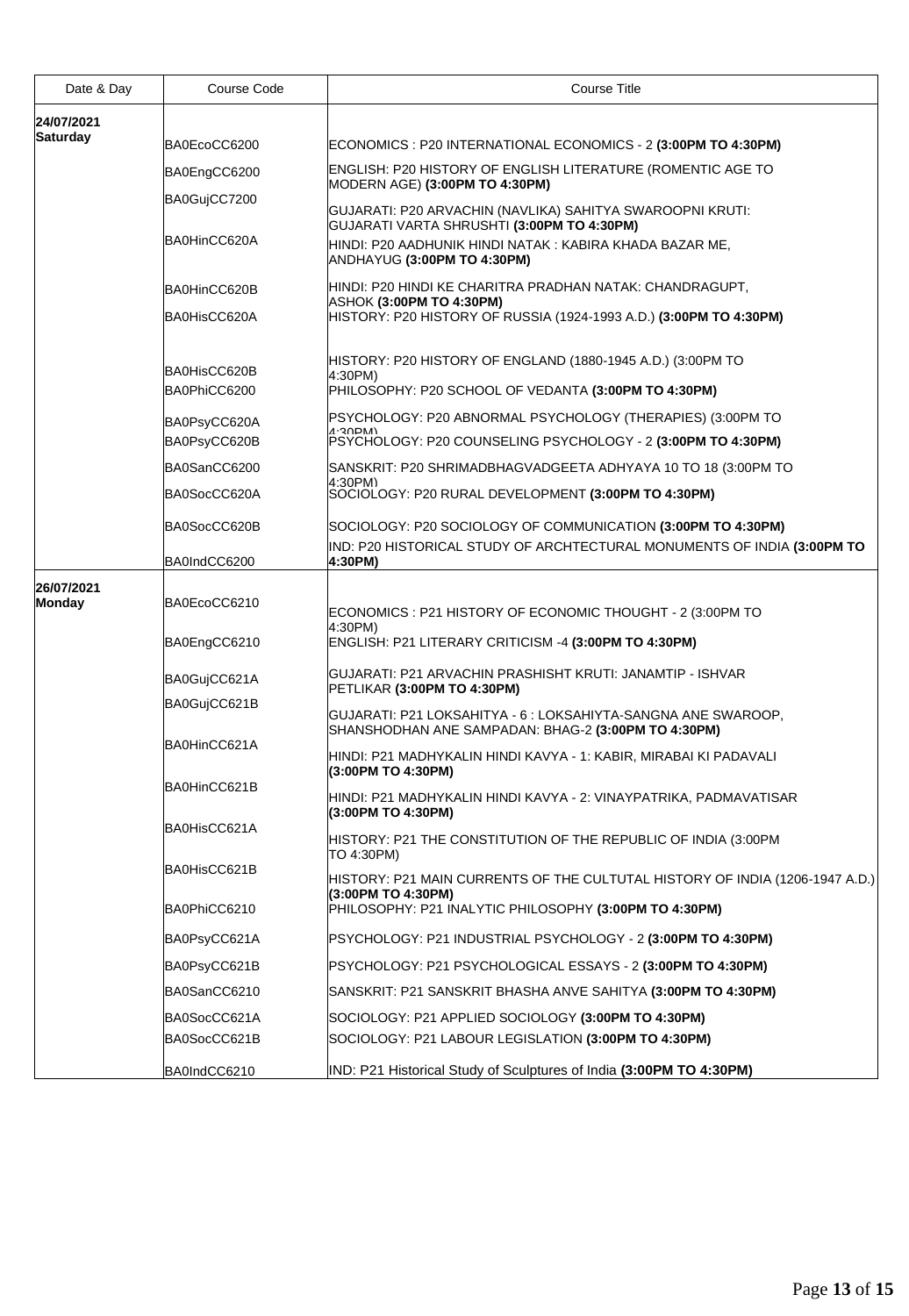| Date & Day                   | Course Code  | <b>Course Title</b>                                                                                              |
|------------------------------|--------------|------------------------------------------------------------------------------------------------------------------|
| 27/07/2021<br><b>Tuesday</b> | BA0EcoCC622A | ECONOMICS : P22 BANKING AND FINANCIAL MARKET - 2 (3:00PM TO<br>4:30PM)                                           |
|                              | BA0EcoCC622B | ECONOMICS : P22 REGIONAL ECONOMICS - 2 (3:00PM TO 4:30PM)                                                        |
|                              | BA0EcoCC622C | ECONOMICS : P22 COMPUTER AND ITS APPLICATION IN ECONOMICS - 2<br>(3:00PM TO 4:30PM)                              |
|                              | BA0EcoCC622D | ECONOMICS : P22 METHODS AND TECHNIQUES OF SOCIAL ECONOMIY<br>RESEARCH - 2 (3:00PM TO 4:30PM)                     |
|                              | BA0EngCC622A | ENGLISH: P22 INDIAN WRITING IN ENGLISH -2 (3:00PM TO 4:30PM)                                                     |
|                              | BA0EngCC622B | ENGLISH: P22 APPLICATION OF ENGLISH IN MEDIA (3:00PM TO 4:30PM)                                                  |
|                              | BA0GujCC622A | GUJARATI: P22 APATHIT: KAVYA NO ASWAAD, GADHYKHAND NU VIVRAN,<br>SAHITYIK SANSKRUTIK NIBANDHO (3:00PM TO 4:30PM) |
|                              | BA0GujCC622B | GUJARATI: P22 GUJARATI VYAKRAN, SARJAN LEKHAN KAUSHAL - 6<br>(3:00PM TO 4:30PM)                                  |
|                              | BA0HinCC622A | HINDI: P22 HINDI ANYA GADHY VIDHYAE: PATH KE SAATHI, SMRUTI KI<br>REKHAE (3:00PM TO 4:30PM)                      |
|                              | BA0HinCC622B | HINDI: P22 BHARATIYA SANVIDHAAN: RAJNITI EVAM KAANUN (3:00PM TO<br>4:30PM)                                       |
|                              | BA0HisCC622A | HISTORY: P22 HISTORY OF GUJARAT (1411-1573 A.D.) (3:00PM TO<br>4:30PM)                                           |
|                              | BA0HisCC622B | HISTORY: P22 HISTORY OF GUJARAT (1707-1818 A.D.) (3:00PM TO<br>4:30PM)                                           |
|                              | BA0PhiCC6220 | PHILOSOPHY: P22 PHILOSOPHY OF GANDHI (3:00PM TO 4:30PM)                                                          |
|                              | BA0PsyCC622A | PSYCHOLOGY: P22 EDUCATIONAL PSYCHOLOGY - 2 (3:00PM TO 4:30PM)                                                    |
|                              | BA0PsyCC622B | PSYCHOLOGY: P22 PSYCHOLOGY OF SEXUAL BEHAVIOUR (3:00PM TO<br>4:30PM)                                             |
|                              | BA0SanCC622A | SANSKRIT: P22 SHASTRIYA NIBANDHO (3:00PM TO 4:30PM)                                                              |
|                              | BA0SocCC622A | SOCIOLOGY: P22 HEALTH AND FAMILY WELFARE (3:00PM TO 4:30PM)                                                      |
|                              | BA0INDCC622B | IND: P22 STUDY OF INDIAN NUMISMATICS (3:00PM TO 4:30PM)                                                          |